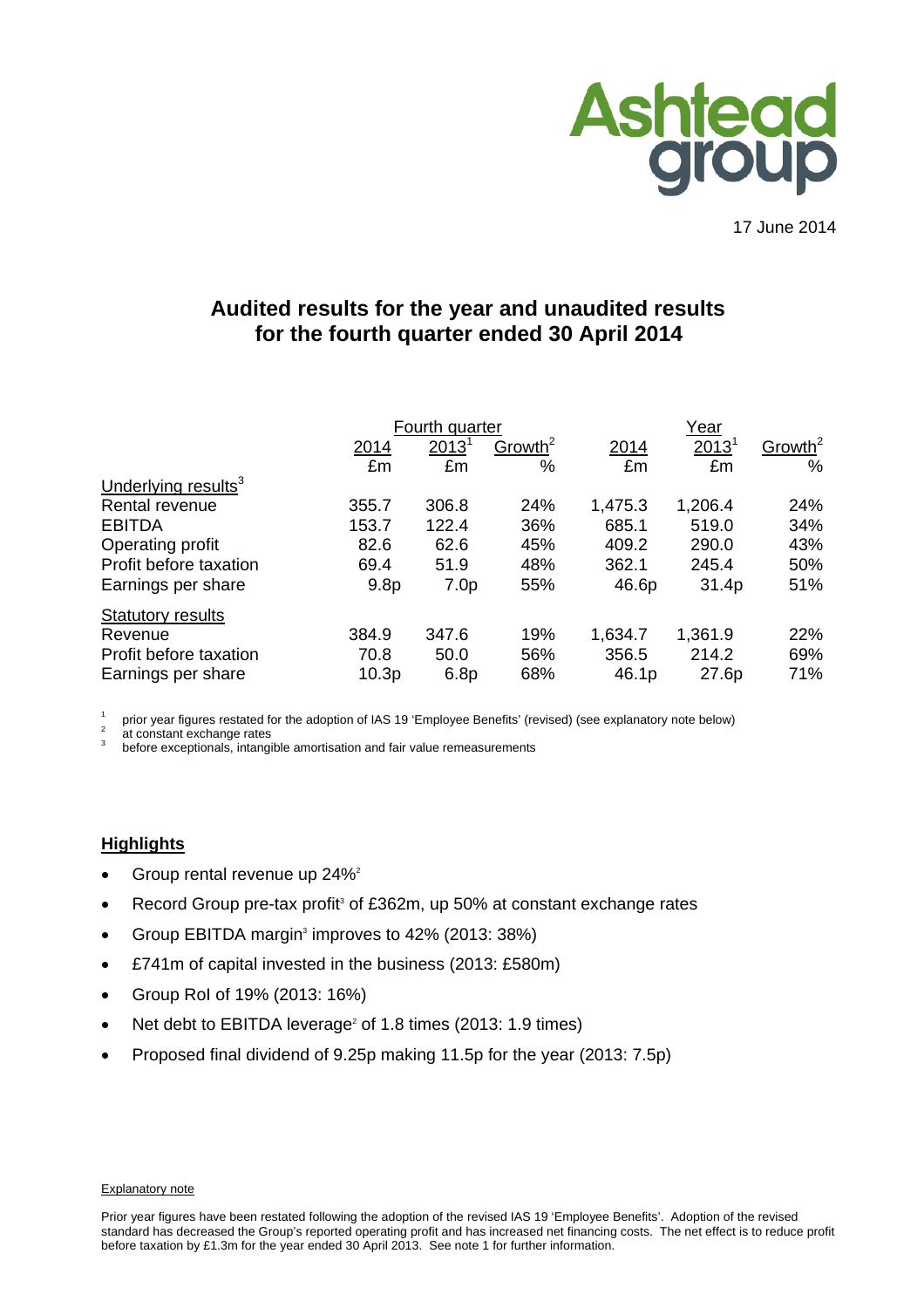# **Ashtead's chief executive, Geoff Drabble, commented:**

"2013/14 was a very successful year for the Group, enabling us to deliver record twelve month underlying pre-tax profits of £362m, up 50% from the prior year. It is particularly pleasing that we achieved this growth whilst also delivering on our long-stated commitments of return on investment progression, now 19% for the Group, and maintaining debt leverage below 2 times EBITDA.

Our performance reflects the benefits of the consistent execution of our strategy focussed largely on organic growth, supplemented by greenfield openings and bolt-on acquisitions. We invested £741m in our rental fleet and a further £103m on acquisitions during the year. We anticipate growing our fleet in the coming year in the low to mid teens percent range and will continue to open greenfields and make bolt-ons to further grow our market share and profitability. Current planning suggests around 50 new locations in the new financial year, another measured step towards our medium term objective of 600 locations.

With both divisions performing well and beginning to enjoy recovering markets, we are well positioned for further growth and the Board looks forward to the medium term with continued confidence."

oo--o0o--oo

Contacts:

Geoff Drabble Chief executive<br>
Suzanne Wood Finance director<br>
Finance director Brian Hudspith Maitland +44 (0)20 7379 5151

Geoff Drabble and Suzanne Wood will hold a meeting for equity analysts to discuss the results and outlook at 9.30am on Tuesday, 17 June at The London Stock Exchange, 10 Paternoster Square, London, EC4M 7LS. The meeting will be webcast live via the Company's website at www.ashtead-group.com and a replay will also be available via the website from shortly after the meeting concludes. A copy of this announcement and the slide presentation used for the meeting will also be available for download on the Company's website. The usual conference call for bondholders will begin at 3pm (10am EST).

Analysts and bondholders have already been invited to participate in the analyst meeting and conference call for bondholders but any eligible person not having received dial-in details should contact the Company's PR advisers, Maitland (Astrid Wright) at +44 (0)20 7379 5151.

#### *Forward looking statements*

*This announcement contains forward looking statements. These have been made by the directors in good faith using*  information available up to the date on which they approved this report. The directors can give no assurance that *these expectations will prove to be correct. Due to the inherent uncertainties, including both business and economic risk factors underlying such forward looking statements, actual results may differ materially from those expressed or implied by these forward looking statements. Except as required by law or regulation, the directors undertake no obligation to update any forward looking statements whether as a result of new information, future events or otherwise.*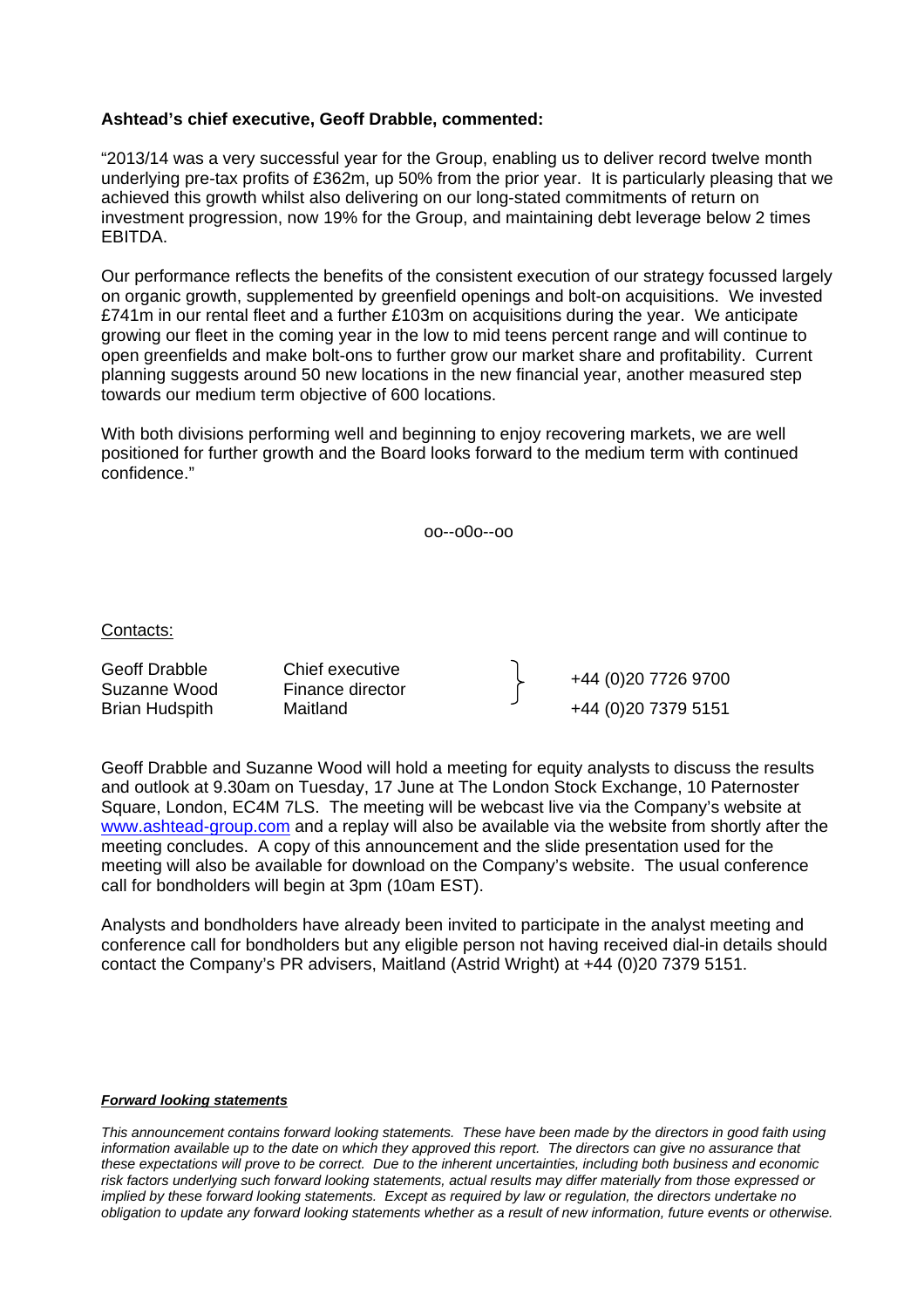# **Trading results**  Revenue **EBITDA** Operating profit 2014 2013 2014 2013 2014 2013 (restated) (restated) Sunbelt in \$m 2,188.5 1,819.9 987.6 741.4 631.1 452.5 Sunbelt in £m 1,366.2 1,155.8 616.5 470.9 394.0 287.4 A-Plant 268.5 206.1 78.6 57.3 25.2 11.9 Group central costs  $\qquad \qquad \qquad \qquad$   $\qquad \qquad$   $\qquad \qquad$   $\qquad \qquad$   $\qquad \qquad$   $\qquad \qquad$   $\qquad \qquad$   $\qquad \qquad$   $\qquad \qquad$   $\qquad \qquad$   $\qquad \qquad$   $\qquad \qquad$   $\qquad \qquad$   $\qquad \qquad$   $\qquad \qquad$   $\qquad \qquad$   $\qquad \qquad$   $\qquad \qquad$   $\qquad \qquad$   $\qquad \qquad$   $\qquad \qquad$   $\q$  1,634.7 1,361.9 685.1 519.0 409.2 290.0 Net financing costs (47.1) (44.6) **Profit before tax, exceptionals, remeasurements and amortisation 362.1 245.4** Exceptional items 4.2 (18.0) Fair value remeasurements - (7.4) Amortisation  $(9.8)$   $(5.8)$ Profit before taxation 356.5 214.2 Taxation (125.3) (76.4) Profit attributable to equity holders of the Company 231.2 137.8 *Margins Sunbelt 45.1% 40.7% 28.8% 24.9% A-Plant 29.3% 27.8% 9.4% 5.8% Group 41.9% 38.1% 25.0% 21.3%*

Group revenue for the year increased 20% to £1,635m (2013: £1,362m) with strong growth in both businesses. This revenue growth, combined with ongoing operational efficiency, generated record underlying profit before tax of £362m (2013 restated: £245m).

In Sunbelt, rental revenue grew 23% to \$1,973m (2013: \$1,611m), driven by a 17% increase in fleet on rent and 4% improvement in yield. Sunbelt has continued to take market share with the rental market as a whole growing 6% in 2013, as estimated by IHS Global Insight. This has been achieved through the excellent execution of a clear and consistent strategy by the Sunbelt team, focussing on a balance between same store growth, greenfield expansion and bolt-on acquisitions. Sunbelt's total revenue, including new and used equipment, merchandise and consumable sales, grew 20% to \$2,189m (2013: \$1,820m).

A-Plant continues to perform well and, with the acquisition of Eve Trakway ('Eve'), delivered rental revenue of £244m, up 33% on the prior year (2013: £183m). This reflects 21% more fleet on rent and a 9% improvement in yield. Yield has benefitted from an improved product mix over the period, including Eve's events work. Rental revenue growth excluding Eve was 19%, reflecting 10% more fleet on rent and a 9% yield improvement.

Sunbelt's strong revenue growth resulted in a record EBITDA margin of 45% (2013: 41%) as 65% of revenue growth dropped through to EBITDA. This contributed to an operating profit of \$631m (2013: \$453m). A-Plant's EBITDA margin improved to 29% (2013: 28%) and operating profit more than doubled to £25m (2013: £12m). As a result, Group operating profit increased 41% to £409m (2013 restated: £290m).

Net financing costs increased slightly to £47m (2013: £45m), reflecting higher average debt during the year and the additional \$400m senior secured notes issued in December, partially offset by the lower margin on our senior debt facility following the August amendment.

Group profit before exceptional items, amortisation of intangibles and taxation was £362m (2013 restated: £245m). After a tax charge of 36% (2013: 36%) of the underlying pre-tax profit, underlying earnings per share increased 48% to 46.6p (2013 restated: 31.4p). The cash tax charge remained low at 3% due to the utilisation of tax losses brought forward and the capital intensive nature of the business. However, cash tax payments will increase in 2014/15 as we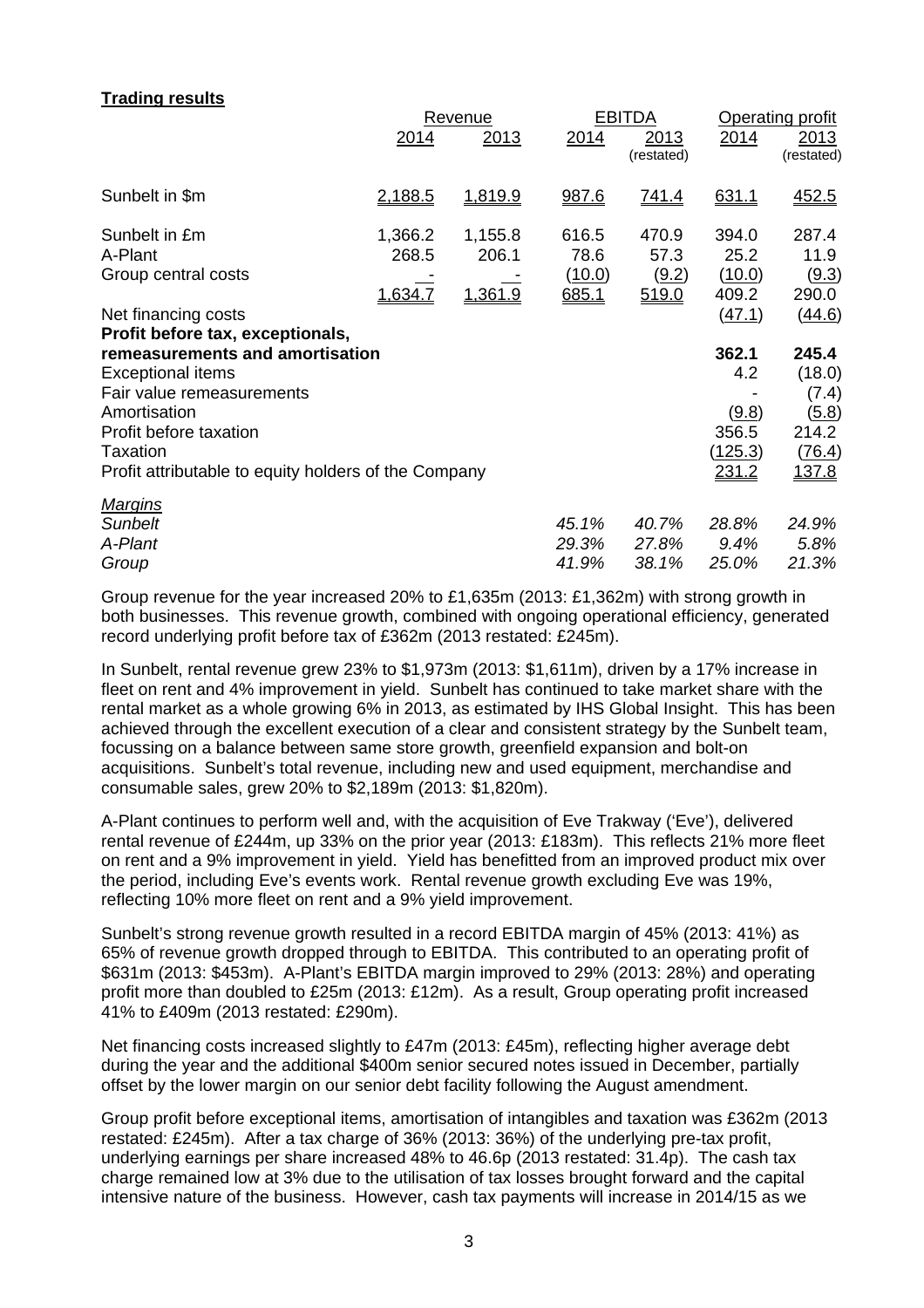utilise the brought forward tax losses during the year and we expect the cash tax rate to be in the mid teens in 2014/15.

The exceptional income of £4m relates to the release of part of the provision for deferred consideration related to the Eve acquisition, which was payable depending on the achievement of increased earnings targets. £7m was provided in full on acquisition, based on an expectation that the targets would be achieved in full. They were achieved partially, resulting in an additional cash payment of £3m.

Statutory profit before tax was £357m (2013 restated: £214m) and basic earnings per share were 46.1p (2013 restated: 27.6p).

### **Capital expenditure**

Capital expenditure for the year was £741m gross and £642m net of disposal proceeds (2013: £580m gross and £477m net). As a result of this investment, the Group's rental fleet at 30 April 2014 at cost was £2.6bn with an average age of 28 months (2013: 32 months).

Sunbelt's fleet size at 30 April was \$3.6bn. This larger fleet supported strong fleet on rent growth of 17% year on year. Average twelve month physical utilisation was 71% (2013: 71%).

Our preliminary capital expenditure plan for 2014/15 is for spend at a similar level to this year which should result in percentage growth in our fleet in the low to mid teens. This level of expenditure is consistent with our strategy at this stage in the cycle of investing in organic growth, opening greenfield sites and continuing to reduce our leverage. As always, our capital expenditure plans remain flexible depending on market conditions and currently, our principal focus is on fleet deliveries through the first quarter of fiscal 2015.

### **Return on Investment<sup>1</sup>**

Sunbelt's pre-tax return on investment (excluding goodwill and intangible assets) in the 12 months to 30 April 2014 continued to improve to 26.4% (2013: 24.7%), well ahead of the Group's pre-tax weighted average cost of capital. In the UK, return on investment (excluding goodwill and intangible assets) improved to 9.2% (2013 restated: 4.9%). For the Group as a whole, returns (including goodwill and intangible assets) are 18.6% (2013: 16.2%).

#### **Cash flow and net debt**

As expected, debt increased during the year as we invested in the fleet, made a number of bolton acquisitions and increased working capital to support higher activity levels. The net free cash outflow was only £51m (cash from operations less net capital expenditure, interest and and tax) with capital expenditure of 2.7 times depreciation being substantially funded from cash flow. In addition, £103m was spent on acquisitions, while dividends totalled £41m.

Reflecting our strong earnings growth, the ratio of net debt to EBITDA reduced to 1.8 times (2013: 1.9 times) on a constant currency basis, while net debt was £1,149m (2013: £1,014m), including an £88m exchange translation benefit.

The Group's debt package remains well structured and flexible, enabling us to take advantage of prevailing end market conditions. The Group's debt facilities are committed for an average of six years. At 30 April 2014, ABL availability was \$916m, with an additional \$770m of suppressed availability - substantially above the \$200m level at which the Group's entire debt package is covenant free.

*<sup>1</sup> Underlying operating profit divided by the sum of net tangible and intangible fixed assets, plus net working capital but excluding net debt, deferred tax and fair value remeasurements.*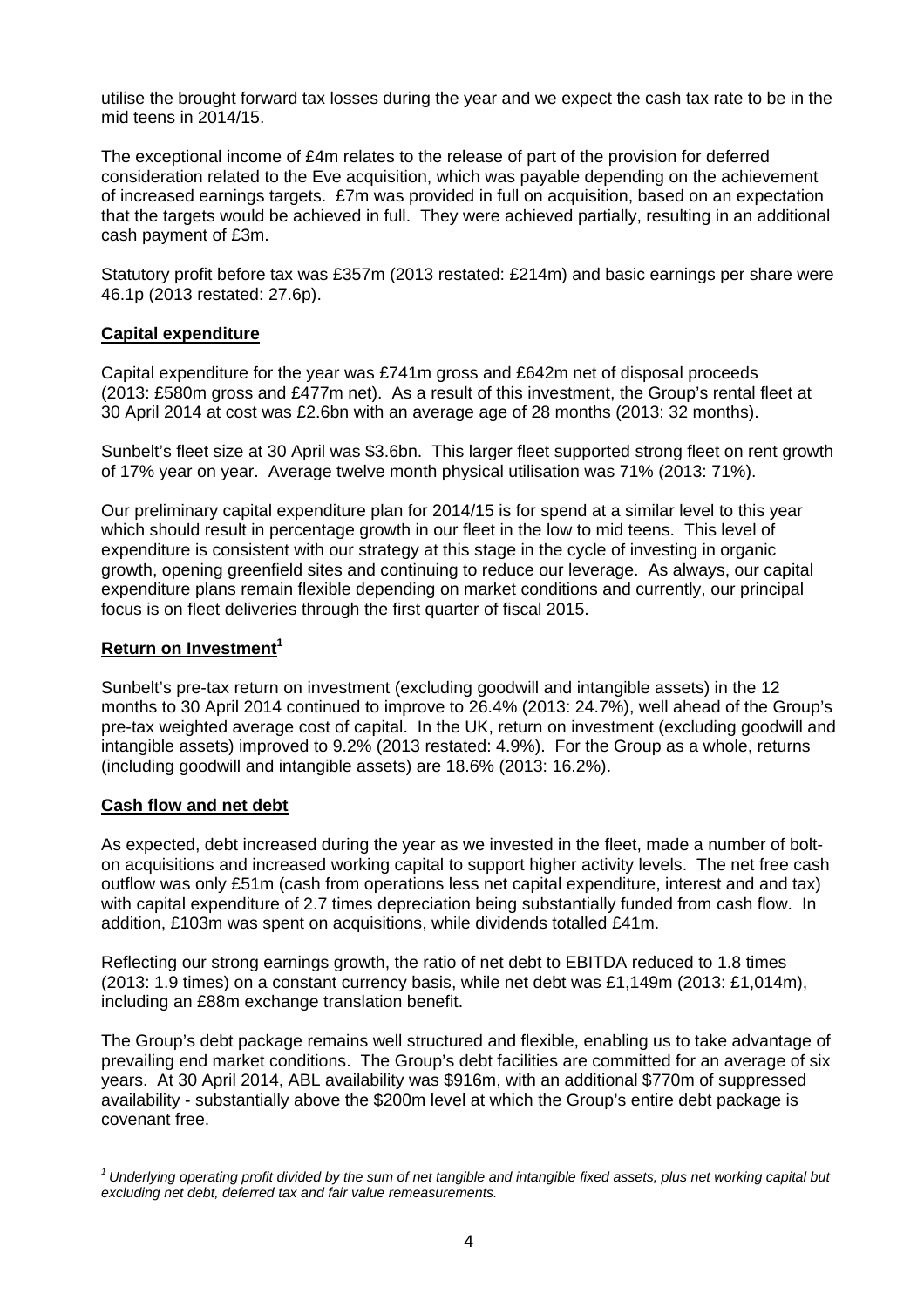# **Dividends**

In accordance with our progressive dividend policy, with consideration to both profitability and cash generation at a level that is sustainable across the cycle, the Board is recommending a final dividend of 9.25p per share (2013: 6.0p) making 11.5p for the year (2013: 7.5p). If approved at the forthcoming Annual General Meeting, the final dividend will be paid on 5 September 2014 to shareholders on the register on 15 August 2014.

# **Current trading and outlook**

Our strong performance continued in May. With both divisions performing well and beginning to enjoy recovering markets, we are well positioned for further growth and the Board looks forward to the medium term with continued confidence.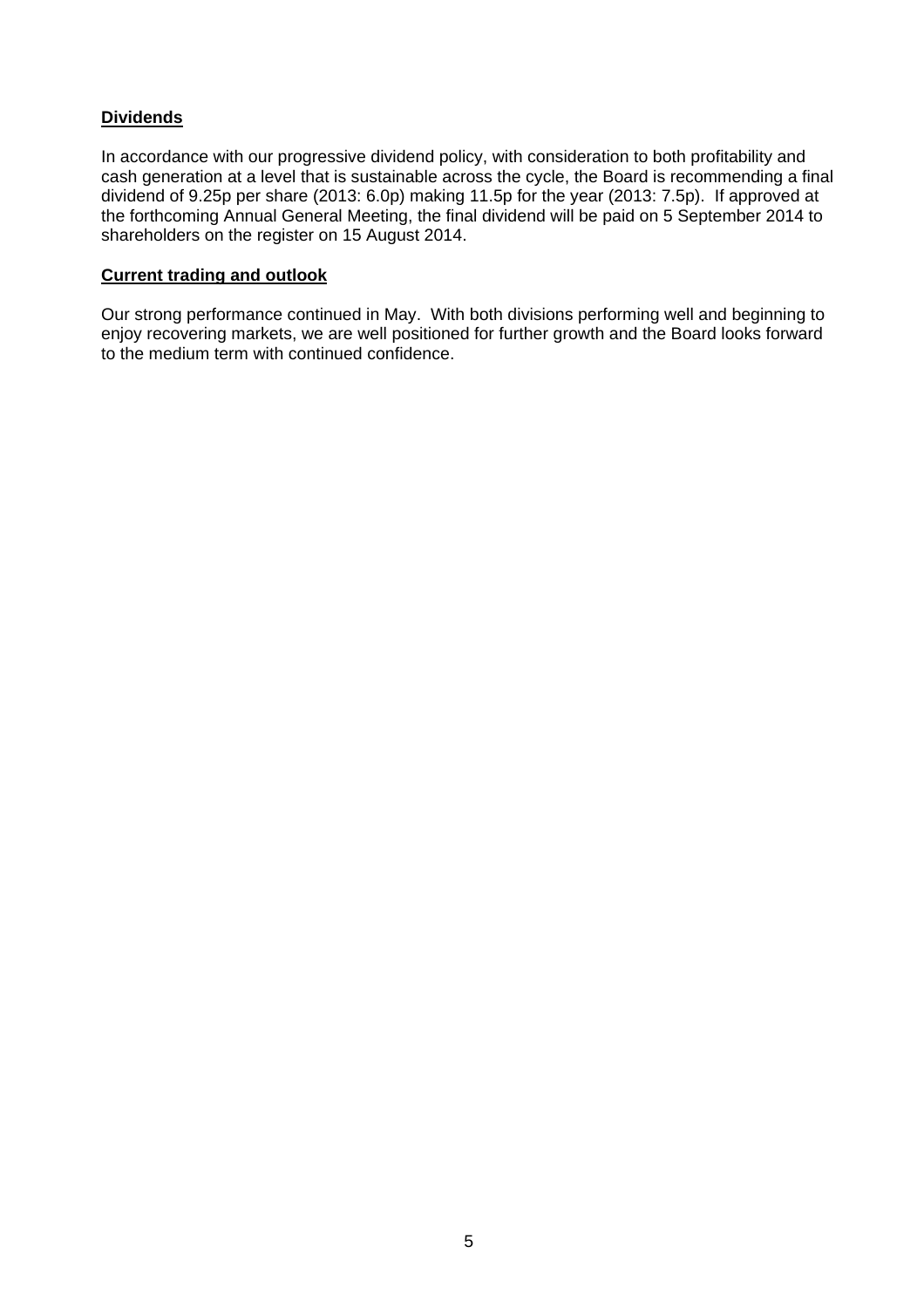# **Directors' responsibility statement on the annual report**

The responsibility statement below has been prepared in connection with the Company's Annual Report & Accounts for the year ended 30 April 2014. Certain parts thereof are not included in this announcement.

"We confirm to the best of our knowledge:

- a) the consolidated financial statements, prepared in accordance with IFRS as issued by the International Accounting Standards Board and IFRS as adopted by the EU, give a true and fair view of the assets, liabilities, financial position and profit of the Group;
- b) the Strategic Report includes a fair review of the development and performance of the business and the position of the Group, together with a description of the principal risks and uncertainties that it faces; and
- c) the Annual Report and financial statements, taken as a whole, are fair, balanced and understandable and provide information necessary for shareholders to assess the Group's performance, business model and strategy.

By order of the Board

Eric Watkins Company secretary 16 June 2014"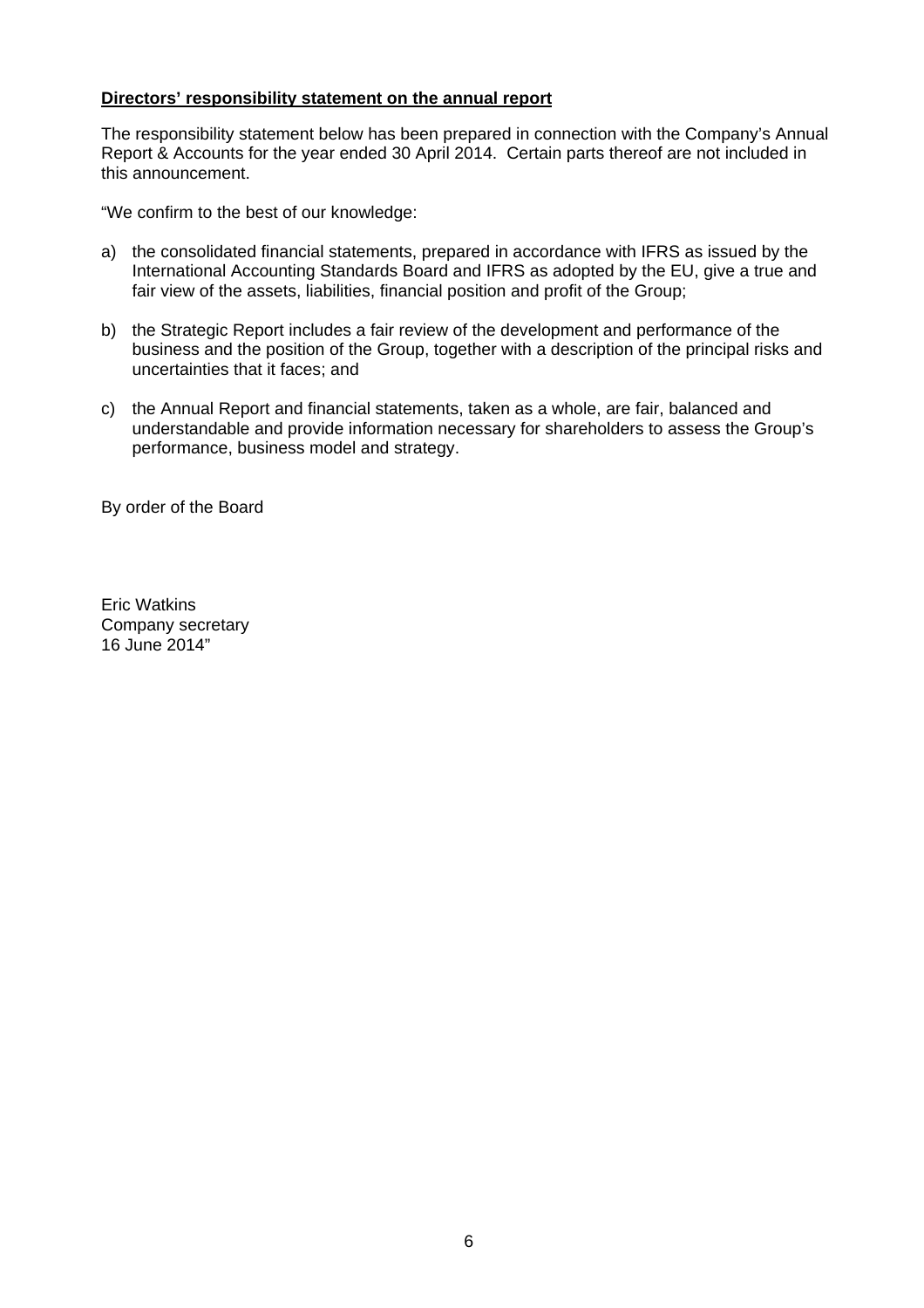### **CONSOLIDATED INCOME STATEMENT FOR THE THREE MONTHS ENDED 30 APRIL 2014**

# 2014 2013

Before

| Fourth quarter - unaudited           | DUIVIO<br>exceptional<br>items and<br>amortisation<br>£m | Exceptional<br>items and<br>amortisation<br>£m | Total<br>£m   | <b>Before</b><br>amortisation<br>£m<br>(restated) | Amortisation<br>£m | Total<br>£m<br>(restated) |
|--------------------------------------|----------------------------------------------------------|------------------------------------------------|---------------|---------------------------------------------------|--------------------|---------------------------|
|                                      |                                                          |                                                |               |                                                   |                    |                           |
| <b>Revenue</b>                       |                                                          |                                                |               |                                                   |                    |                           |
| Rental revenue                       | 355.7                                                    |                                                | 355.7         | 306.8                                             |                    | 306.8                     |
| Sale of new equipment,               |                                                          |                                                |               |                                                   |                    |                           |
| merchandise and consumables          | 14.7                                                     |                                                | 14.7          | 17.4                                              |                    | 17.4                      |
| Sale of used rental equipment        | 14.5<br>384.9                                            |                                                | 14.5<br>384.9 | 23.4<br>347.6                                     | ÷                  | 23.4<br>347.6             |
| <b>Operating costs</b>               |                                                          |                                                |               |                                                   |                    |                           |
| Staff costs                          | (99.5)                                                   |                                                | (99.5)        | (96.3)                                            |                    | (96.3)                    |
| Used rental equipment sold           | (12.5)                                                   |                                                | (12.5)        | (19.4)                                            |                    | (19.4)                    |
| Other operating costs                | (119.2)                                                  |                                                | (115.0)       | (109.5)                                           |                    | (109.5)                   |
|                                      | (231.2)                                                  | $\frac{4.2}{4.2}$                              | (227.0)       | (225.2)                                           |                    | (225.2)                   |
| <b>EBITDA*</b>                       | 153.7                                                    | 4.2                                            | 157.9         | 122.4                                             |                    | 122.4                     |
| Depreciation                         | (71.1)                                                   |                                                | (71.1)        | (59.8)                                            |                    | (59.8)                    |
| Amortisation of intangibles          |                                                          | (2.8)                                          | (2.8)         |                                                   | (1.9)              | (1.9)                     |
| <b>Operating profit</b>              | 82.6                                                     | 1.4                                            | 84.0          | 62.6                                              | (1.9)              | 60.7                      |
| Investment income                    |                                                          |                                                |               | 0.1                                               |                    | 0.1                       |
| Interest expense                     | (13.2)                                                   |                                                | (13.2)        | (10.8)                                            |                    | (10.8)                    |
| <b>Profit on ordinary activities</b> |                                                          |                                                |               |                                                   |                    |                           |
| before taxation                      | 69.4                                                     | 1.4                                            | 70.8          | 51.9                                              | (1.9)              | 50.0                      |
| <b>Taxation</b>                      | (20.1)                                                   | 1.0                                            | (19.1)        | (16.9)                                            | 0.7                | (16.2)                    |
| Profit attributable to equity        |                                                          |                                                |               |                                                   |                    |                           |
| holders of the Company               | 49.3                                                     | 2.4                                            | 51.7          | 35.0                                              | (1.2)              | 33.8                      |
| Basic earnings per share             | 9.8p                                                     | 0.5p                                           | 10.3p         | 7.0p                                              | (0.2p)             | 6.8p                      |
| Diluted earnings per share           | 9.8 <sub>p</sub>                                         | 0.4p                                           | 10.2p         | 6.8p                                              | (0.2p)             | 6.6p                      |

\* EBITDA is presented here as an additional performance measure as it is commonly used by investors and lenders.

All revenue and profit for the period is generated from continuing operations.

Details of principal risks and uncertainties are given in the Review of Fourth Quarter, Balance Sheet and Cash Flow accompanying these condensed consolidated financial statements.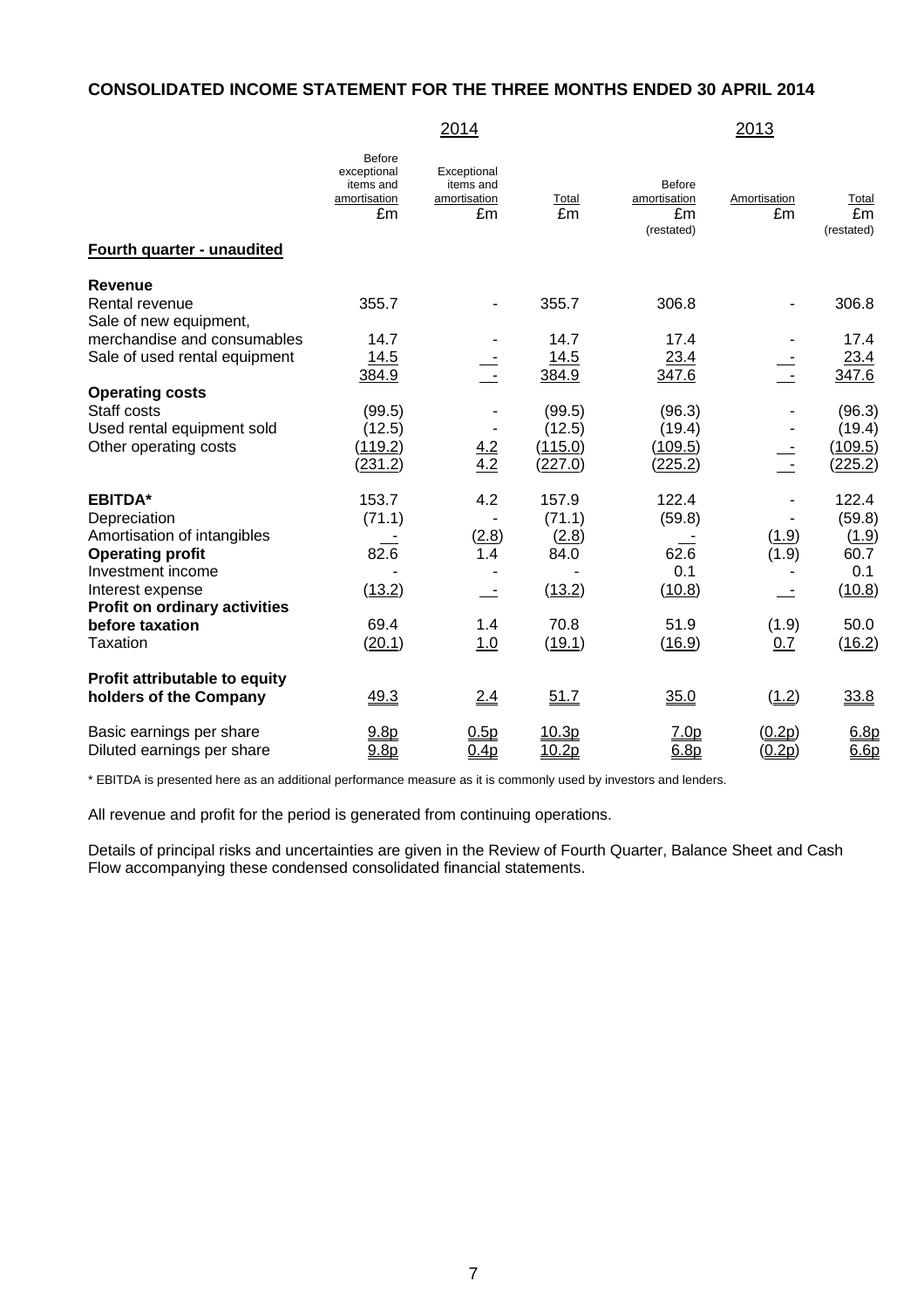# **CONSOLIDATED INCOME STATEMENT FOR THE YEAR ENDED 30 APRIL 2014**

|                                          |                                                                 | 2014                                           |             |                                                                                               | 2013                                                           |                           |
|------------------------------------------|-----------------------------------------------------------------|------------------------------------------------|-------------|-----------------------------------------------------------------------------------------------|----------------------------------------------------------------|---------------------------|
|                                          | <b>Before</b><br>exceptional<br>items and<br>amortisation<br>£m | Exceptional<br>items and<br>amortisation<br>£m | Total<br>£m | <b>Before</b><br>exceptional items,<br>amortisation and<br>remeasurements<br>£m<br>(restated) | Exceptional items,<br>amortisation and<br>remeasurements<br>£m | Total<br>£m<br>(restated) |
| Year to 30 April 2014 - audited          |                                                                 |                                                |             |                                                                                               |                                                                |                           |
| <b>Revenue</b>                           |                                                                 |                                                |             |                                                                                               |                                                                |                           |
| Rental revenue<br>Sale of new equipment, | 1,475.3                                                         |                                                | 1,475.3     | 1,206.4                                                                                       |                                                                | 1,206.4                   |
| merchandise and consumables              | 68.1                                                            |                                                | 68.1        | 60.3                                                                                          |                                                                | 60.3                      |
| Sale of used rental equipment            | 91.3                                                            |                                                | 91.3        | 95.2                                                                                          |                                                                | 95.2                      |
|                                          | 1,634.7                                                         | $\equiv$                                       | 1,634.7     | 1,361.9                                                                                       | $\frac{1}{\sqrt{2}}$                                           | 1,361.9                   |
| <b>Operating costs</b>                   |                                                                 |                                                |             |                                                                                               |                                                                |                           |
| Staff costs                              | (417.3)                                                         |                                                | (417.3)     | (365.8)                                                                                       |                                                                | (365.8)                   |
| Used rental equipment sold               | (73.4)                                                          |                                                | (73.4)      | (80.9)                                                                                        |                                                                | (80.9)                    |
| Other operating costs                    | (458.9)                                                         |                                                | (454.7)     | (396.2)                                                                                       |                                                                | (396.2)                   |
|                                          | (949.6)                                                         | $\frac{4.2}{4.2}$                              | (945.4)     | (842.9)                                                                                       | $\sim$ $-$                                                     | (842.9)                   |
| <b>EBITDA*</b>                           | 685.1                                                           | 4.2                                            | 689.3       | 519.0                                                                                         |                                                                | 519.0                     |
| Depreciation                             | (275.9)                                                         |                                                | (275.9)     | (229.0)                                                                                       |                                                                | (229.0)                   |
| Amortisation of intangibles              |                                                                 | (9.8)                                          | (9.8)       |                                                                                               | (5.8)                                                          | (5.8)                     |
| <b>Operating profit</b>                  | 409.2                                                           | (5.6)                                          | 403.6       | 290.0                                                                                         | (5.8)                                                          | 284.2                     |
| Investment income                        |                                                                 |                                                |             | 0.2                                                                                           |                                                                | 0.2                       |
| Interest expense                         | (47.1)                                                          | $\overline{\phantom{a}}$                       | (47.1)      | (44.8)                                                                                        | (25.4)                                                         | (70.2)                    |
| <b>Profit on ordinary activities</b>     |                                                                 |                                                |             |                                                                                               |                                                                |                           |
| before taxation                          | 362.1                                                           | (5.6)                                          | 356.5       | 245.4                                                                                         | (31.2)                                                         | 214.2                     |
| <b>Taxation</b>                          | (128.6)                                                         | 3.3                                            | (125.3)     | (88.3)                                                                                        | 11.9                                                           | (76.4)                    |
| <b>Profit attributable to</b>            |                                                                 |                                                |             |                                                                                               |                                                                |                           |
| equity holders of the Company            | 233.5                                                           | (2.3)                                          | 231.2       | 157.1                                                                                         | (19.3)                                                         | 137.8                     |
| Basic earnings per share                 | 46.6p                                                           | (0.5p)                                         | 46.1p       | 31.4p                                                                                         | (3.8p)                                                         | 27.6p                     |
| Diluted earnings per share               | 46.3p                                                           | (0.5p)                                         | 45.8p       | 30.9p                                                                                         | (3.8p)                                                         | 27.1p                     |

\* EBITDA is presented here as an additional performance measure as it is commonly used by investors and lenders.

All revenue and profit for the period is generated from continuing operations.

# **CONSOLIDATED STATEMENT OF COMPREHENSIVE INCOME**

| <u>CONSOLIDATED STATEMENT OF COMFRENENSIVE INCOME</u>               |           |                  |              |                  |
|---------------------------------------------------------------------|-----------|------------------|--------------|------------------|
|                                                                     | Unaudited |                  | Audited      |                  |
|                                                                     |           | Three months to  |              | Year to          |
|                                                                     |           | 30 April         | 30 April     |                  |
|                                                                     | 2014      | 2013             | 2014         | 2013             |
|                                                                     | £m        | £m<br>(restated) | £m           | £m<br>(restated) |
| Profit attributable to equity holders of the Company for the period | 51.7      | 33.8             | 231.2        | 137.8            |
| Items that will not be reclassified to profit or loss:              |           |                  |              |                  |
| Remeasurement of the defined benefit pension plan                   | 5.3       | (4.7)            | 5.3          | (3.8)            |
| Tax on defined benefit pension plan                                 | (1.0)     | <u>1.1</u>       | (1.0)        | 0.9              |
|                                                                     | 4.3       | (3.6)            | 4.3          | (2.9)            |
| Items that may be reclassified subsequently to profit or loss:      |           |                  |              |                  |
| Foreign currency translation differences                            | (14.3)    | 6.3              | (41.3)       | 14.0             |
| Total comprehensive income for the period                           | 41.7      | 36.5             | <u>194.2</u> | 148.9            |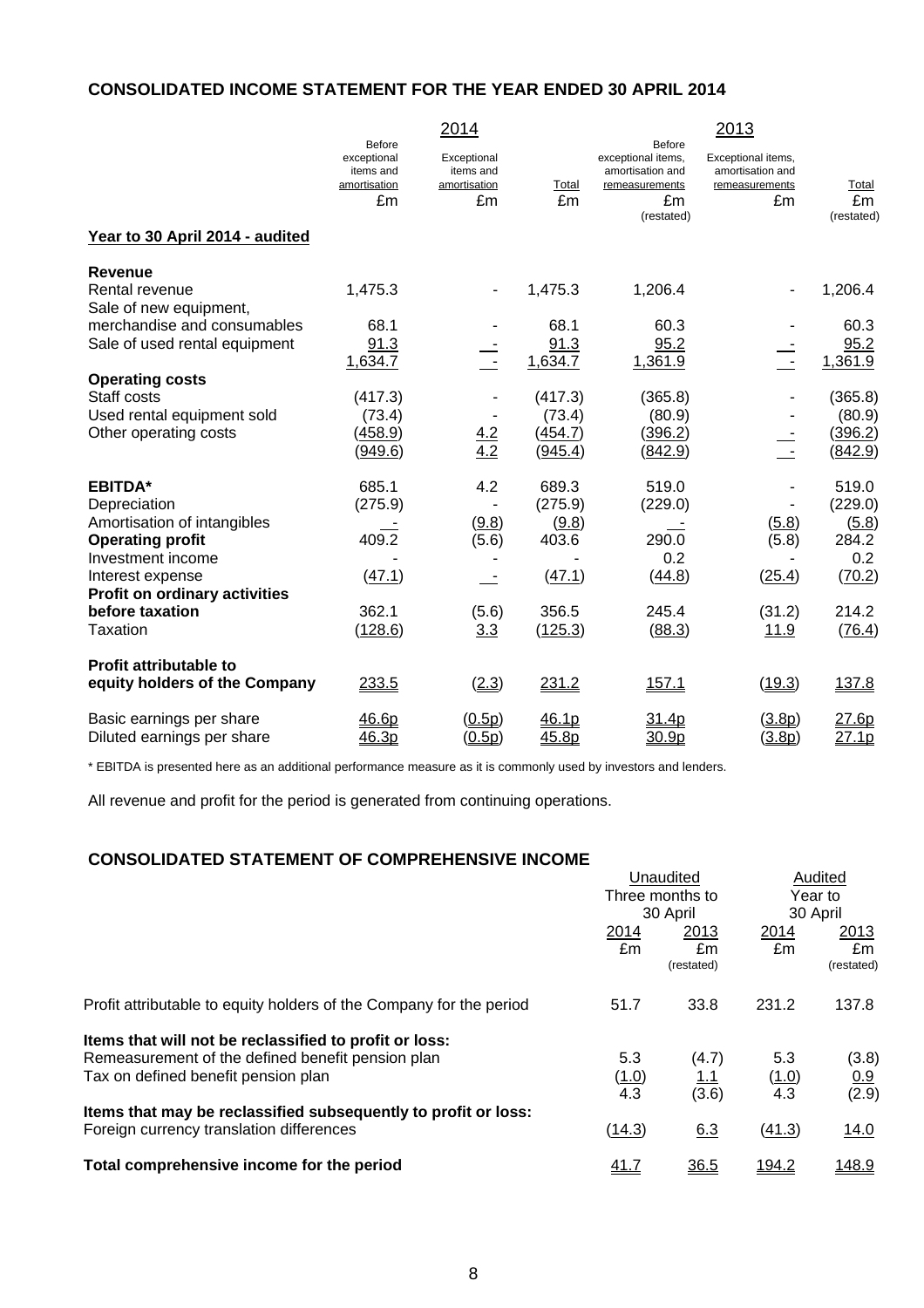# **CONSOLIDATED BALANCE SHEET AT 30 APRIL 2014**

|                                                      | <b>Audited</b> |             |  |  |
|------------------------------------------------------|----------------|-------------|--|--|
|                                                      | <u>2014</u>    | 2013        |  |  |
|                                                      | £m             | £m          |  |  |
| <b>Current assets</b>                                |                |             |  |  |
| Inventories                                          | 18.5           | 16.7        |  |  |
| Trade and other receivables                          | 259.8          | 218.6       |  |  |
| <b>Current tax asset</b>                             | 9.9            | 0.8         |  |  |
| Cash and cash equivalents                            | 2.8            | 20.3        |  |  |
|                                                      | 291.0          | 256.4       |  |  |
| <b>Non-current assets</b>                            |                |             |  |  |
| Property, plant and equipment                        |                |             |  |  |
| - rental equipment                                   | 1,716.3        | 1,407.8     |  |  |
| - other assets                                       | 212.8          | 176.8       |  |  |
|                                                      | 1,929.1        | 1,584.6     |  |  |
| Goodwill                                             | 400.4          | 397.3       |  |  |
| Other intangible assets                              | 45.8           | 32.6        |  |  |
| Deferred tax asset                                   |                | 1.3         |  |  |
| Net defined benefit pension plan asset               | 6.1            | 0.4         |  |  |
|                                                      | 2,381.4        | 2,016.2     |  |  |
| <b>Total assets</b>                                  | <u>2,672.4</u> | 2,272.6     |  |  |
| <b>Current liabilities</b>                           |                |             |  |  |
| Trade and other payables                             | 345.8          | 296.1       |  |  |
| <b>Current tax liability</b>                         | 5.8            | 3.8         |  |  |
| Debt due within one year                             | 2.2            | 2.2         |  |  |
| Provisions                                           | 15.0           | <u>11.9</u> |  |  |
|                                                      | 368.8          | 314.0       |  |  |
| <b>Non-current liabilities</b>                       |                |             |  |  |
| Debt due after more than one year                    | 1,149.2        | 1,032.2     |  |  |
| Provisions                                           | 20.3           | 24.9        |  |  |
| Deferred tax liabilities                             | 309.7          | 219.0       |  |  |
|                                                      | 1,479.2        | 1,276.1     |  |  |
| <b>Total liabilities</b>                             | 1,848.0        | 1,590.1     |  |  |
|                                                      |                |             |  |  |
| <b>Equity</b><br>Share capital                       | 55.3           | 55.3        |  |  |
| Share premium account                                | 3.6            | 3.6         |  |  |
| Capital redemption reserve                           | 0.9            | 0.9         |  |  |
| Non-distributable reserve                            | 90.7           | 90.7        |  |  |
| Own shares held by the Company                       | (33.1)         | (33.1)      |  |  |
| Own shares held through the ESOT                     | (11.8)         | (7.4)       |  |  |
| Cumulative foreign exchange translation differences  | (20.2)         | 21.1        |  |  |
| <b>Retained reserves</b>                             | 739.0          | 551.4       |  |  |
| Equity attributable to equity holders of the Company | 824.4          | 682.5       |  |  |
|                                                      |                |             |  |  |
| <b>Total liabilities and equity</b>                  | 2,672.4        | 2,272.6     |  |  |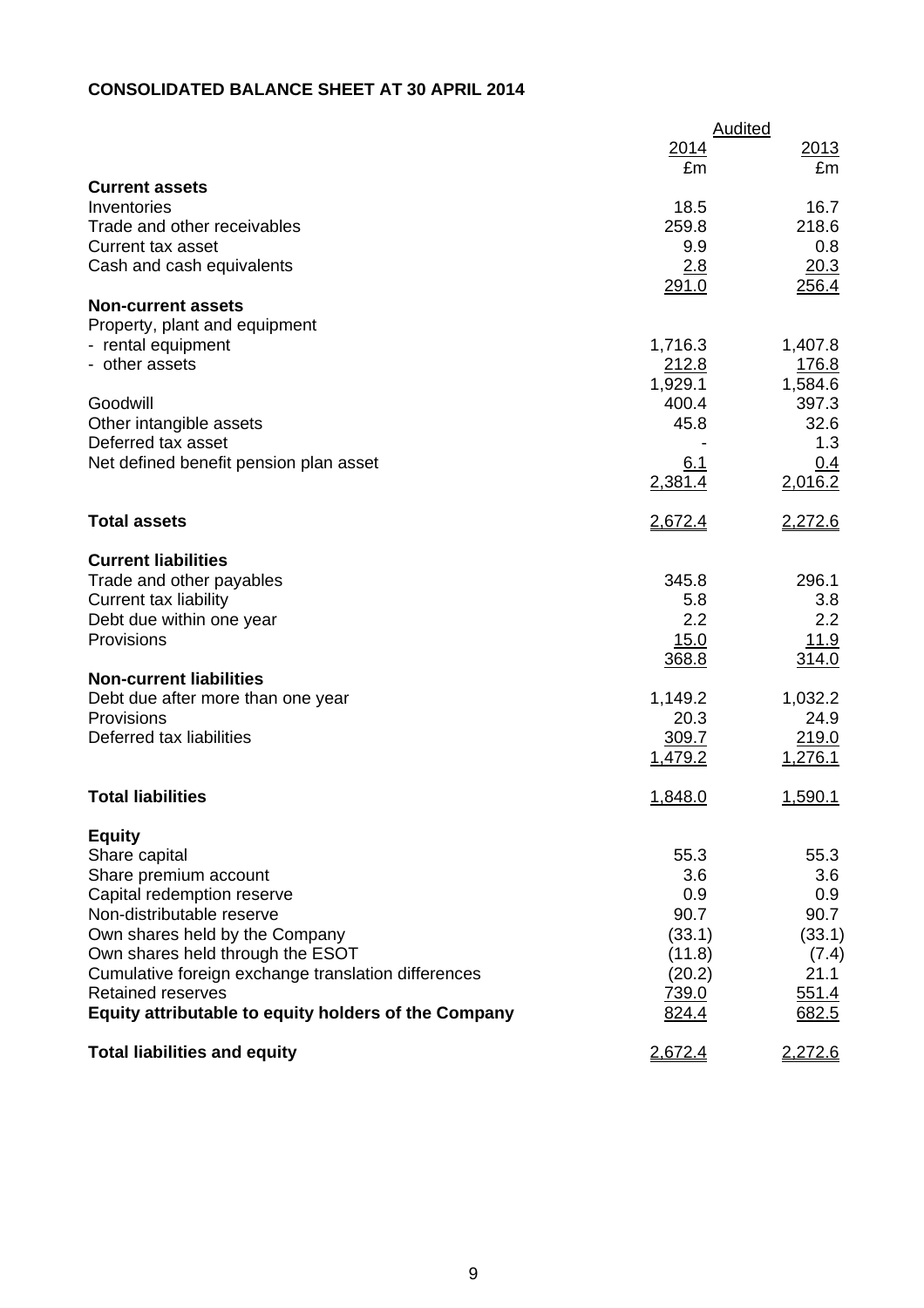# **CONSOLIDATED STATEMENT OF CHANGES IN EQUITY FOR THE YEAR ENDED 30 APRIL 2014**

|                                                                                    |                        |                                   |                                        |                                        |                                               | Own                                         | Cumulative                                              |                                          |                           |
|------------------------------------------------------------------------------------|------------------------|-----------------------------------|----------------------------------------|----------------------------------------|-----------------------------------------------|---------------------------------------------|---------------------------------------------------------|------------------------------------------|---------------------------|
|                                                                                    | Share<br>capital<br>£m | Share<br>premium<br>account<br>£m | Capital<br>redemption<br>reserve<br>£m | Non-<br>distributable<br>reserve<br>£m | Own<br>shares<br>held by the<br>Company<br>£m | shares<br>held<br>through<br>the ESOT<br>£m | foreign<br>exchange<br>translation<br>differences<br>£m | Retained<br>reserves<br>£m<br>(restated) | Total<br>£m<br>(restated) |
| At 1 May 2012                                                                      | 55.3                   | 3.6                               | 0.9                                    | 90.7                                   | (33.1)                                        | (6.2)                                       | 7.1                                                     | 436.4                                    | 554.7                     |
| Profit for the year<br>Other comprehensive income:<br>Foreign currency translation |                        |                                   |                                        |                                        |                                               |                                             |                                                         | 137.8                                    | 137.8                     |
| differences                                                                        |                        |                                   |                                        |                                        |                                               |                                             | 14.0                                                    |                                          | 14.0                      |
| Remeasurement of the defined<br>benefit pension plan<br>Tax on defined benefit     |                        |                                   |                                        |                                        |                                               |                                             |                                                         | (3.8)                                    | (3.8)                     |
| pension plan                                                                       |                        |                                   |                                        |                                        |                                               |                                             | $\overline{\phantom{a}}$                                | 0.9                                      | 0.9                       |
| Total comprehensive income<br>for the year                                         |                        |                                   |                                        |                                        |                                               |                                             | 14.0                                                    | 134,9                                    | 148.9                     |
| Dividends paid<br>Own shares purchased                                             |                        |                                   |                                        |                                        |                                               |                                             |                                                         | (20.0)                                   | (20.0)                    |
| by the ESOT<br>Share-based payments                                                |                        |                                   |                                        |                                        |                                               | (10.2)<br>9.0                               |                                                         | $\blacksquare$<br>(6.3)                  | (10.2)<br>2.7             |
| Tax on share-based payments                                                        |                        |                                   |                                        |                                        |                                               |                                             |                                                         | 6.4                                      | 6.4                       |
| At 30 April 2013                                                                   | 55.3                   | $\frac{3.6}{3.6}$                 | $\overline{0.9}$                       | 90.7                                   | (33.1)                                        | (7.4)                                       | 21.1                                                    | 551.4                                    | 682.5                     |
| Profit for the year<br>Other comprehensive income:<br>Foreign currency translation |                        |                                   |                                        |                                        |                                               |                                             |                                                         | 231.2                                    | 231.2                     |
| differences                                                                        |                        |                                   |                                        |                                        |                                               |                                             | (41.3)                                                  |                                          | (41.3)                    |
| Remeasurement of the defined<br>benefit pension plan<br>Tax on defined benefit     |                        |                                   |                                        |                                        |                                               |                                             |                                                         | 5.3                                      | 5.3                       |
| pension plan<br>Total comprehensive income                                         |                        |                                   |                                        |                                        |                                               |                                             | $\overline{\phantom{a}}$                                | (1.0)                                    | (1.0)                     |
| for the year                                                                       |                        |                                   |                                        |                                        |                                               |                                             | (41.3)                                                  | 235.5                                    | 194.2                     |
| Dividends paid<br>Own shares purchased by                                          |                        |                                   |                                        |                                        |                                               |                                             |                                                         | (41.3)                                   | (41.3)                    |
| the ESOT<br>Share-based payments                                                   |                        |                                   |                                        |                                        |                                               | (22.4)<br>18.0                              |                                                         | (14.6)                                   | (22.4)<br>3.4             |
| Tax on share-based payments<br>At 30 April 2014                                    | 55.3                   | 3.6                               | 0.9                                    | 90.7                                   | (33.1)                                        | (11.8)                                      | (20.2)                                                  | 8.0<br>739.0                             | 8.0<br>824.4              |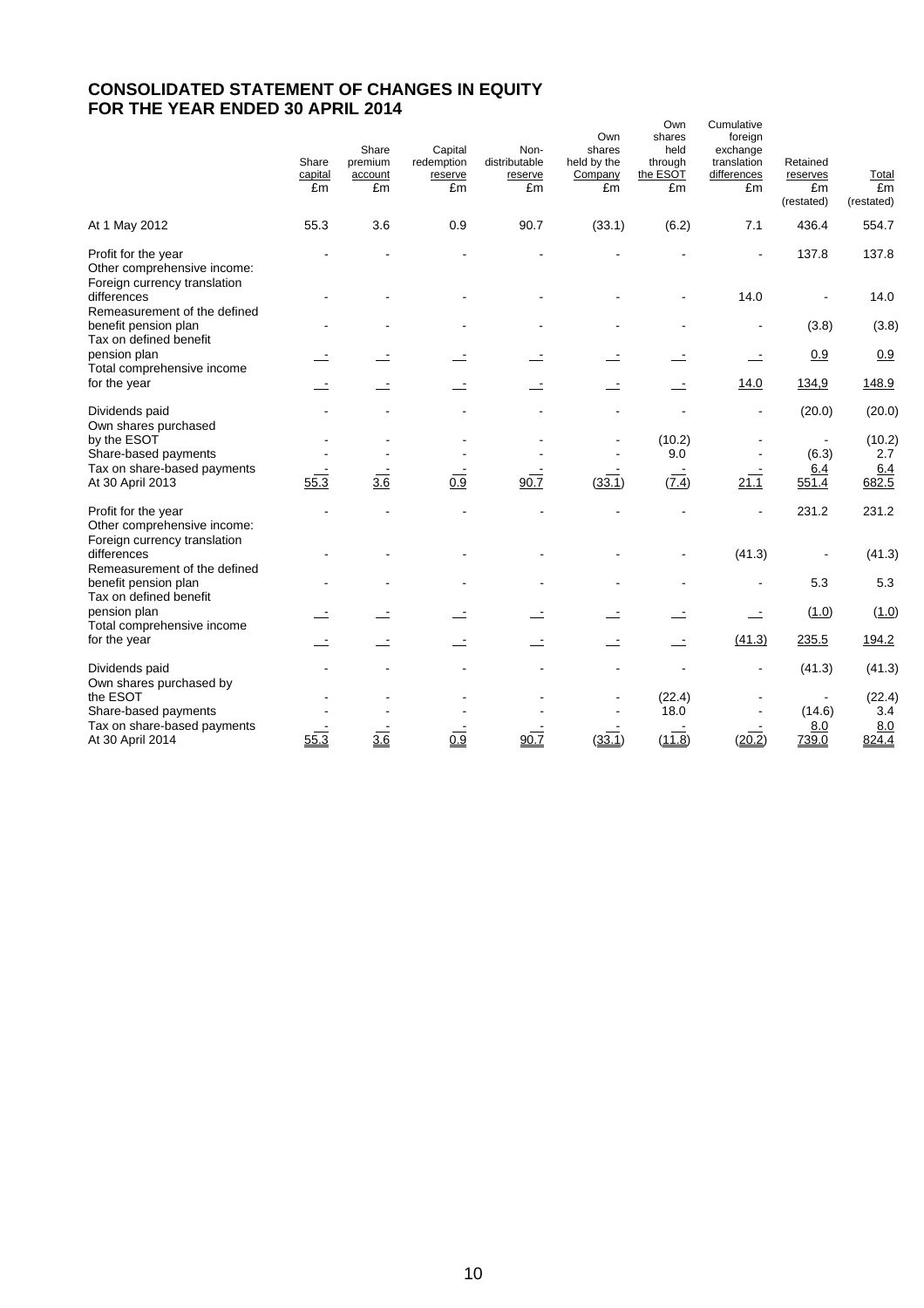# **CONSOLIDATED CASH FLOW STATEMENT FOR THE YEAR ENDED 30 APRIL 2014**

|                                                                                            |               | Audited             |
|--------------------------------------------------------------------------------------------|---------------|---------------------|
|                                                                                            | 2014          | <u> 2013 </u>       |
|                                                                                            | £m            | £m                  |
| Cash flows from operating activities                                                       |               |                     |
| Cash generated from operations before exceptional<br>items and changes in rental equipment | 645.5         | 501.3               |
| Exceptional operating costs paid                                                           | (2.2)         | (2.4)               |
| Payments for rental property, plant and equipment                                          | (655.2)       | (524.2)             |
| Proceeds from disposal of rental property, plant and equipment                             | 90.4          | <u>87.6</u>         |
| Cash generated from operations                                                             | 78.5          | 62.3                |
| Financing costs paid (net)                                                                 | (40.5)        | (41.5)              |
| Exceptional financing costs paid                                                           |               | (13.4)              |
| Tax paid (net)                                                                             | <u>(14.9)</u> | $\underline{(6.8)}$ |
| Net cash from operating activities                                                         | 23.1          | 0.6                 |
|                                                                                            |               |                     |
| Cash flows from investing activities<br>Acquisition of businesses                          | (103.3)       | (33.8)              |
| Payments for non-rental property, plant and equipment                                      | (85.3)        | (57.3)              |
| Proceeds from disposal of non-rental property, plant and equipment                         | 11.5          | 7.9                 |
| Payments for purchase of intangible assets                                                 |               | (1.0)               |
| Net cash used in investing activities                                                      | (177.1)       | (84.2)              |
| <b>Cash flows from financing activities</b>                                                |               |                     |
| Drawdown of loans                                                                          | 578.7         | 614.1               |
| Redemption of loans                                                                        | (377.7)       | (502.5)             |
| Capital element of finance lease payments                                                  | (0.7)         | (1.0)               |
| Purchase of own shares by the ESOT                                                         | (22.4)        | (10.2)              |
| Dividends paid                                                                             | (41.3)        | (20.0)              |
| Net cash from financing activities                                                         | 136.6         | 80.4                |
| Decrease in cash and cash equivalents                                                      | (17.4)        | (3.2)               |
| Opening cash and cash equivalents                                                          | 20.3          | 23.4                |
| Effect of exchange rate difference                                                         | (0.1)         | 0.1                 |
| <b>Closing cash and cash equivalents</b>                                                   | <u>2.8</u>    | 20.3                |
| Reconciliation of net debt                                                                 |               |                     |
| Decrease in cash in the period                                                             | 17.4          | 3.2                 |
| Increase in debt through cash flow                                                         | 200.3         | 110.6               |
| Change in net debt from cash flows                                                         | 217.7         | 113.8               |
| Exchange differences                                                                       | (87.7)        | 39.0                |
| Debt acquired                                                                              | 1.4           |                     |
| Non-cash movements:                                                                        |               |                     |
| - deferred costs of debt raising                                                           | 2.0           | 6.7                 |
| - capital element of new finance leases                                                    | 1.1           | 0.3                 |
| Increase in net debt in the period                                                         | 134.5         | 159.8               |
| Net debt at 1 May                                                                          | 1,014.1       | 854.3               |
| Net debt at 30 April                                                                       | 1,148.6       | 1,014.1             |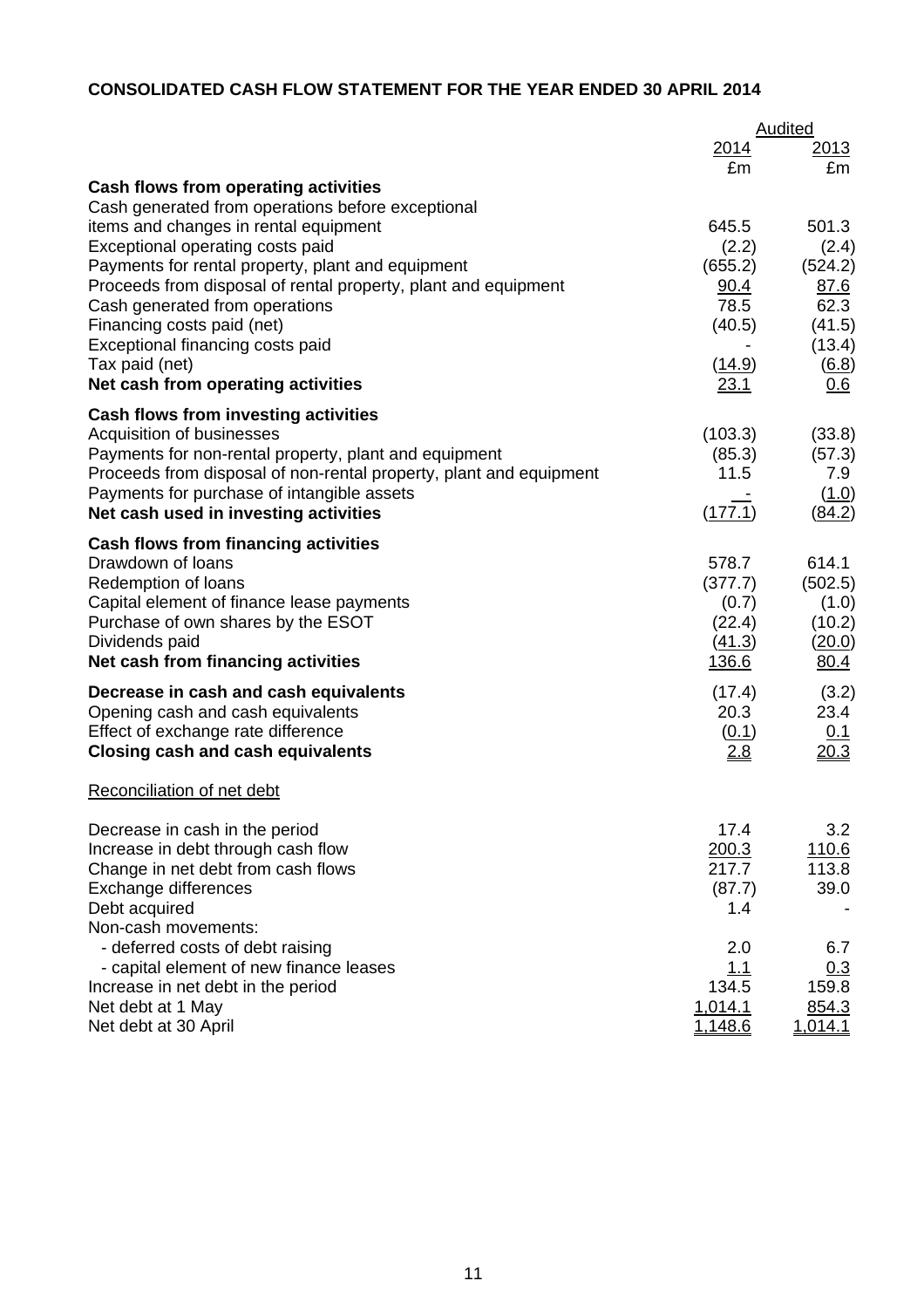# 1. Basis of preparation

The financial statements for the year ended 30 April 2014 were approved by the directors on 16 June 2014. This preliminary announcement of the results for the year ended 30 April 2014 contains information derived from the forthcoming 2013/14 Annual Report & Accounts and does not contain sufficient information to comply with International Financial Reporting Standards (IFRS) and does not constitute the statutory accounts for the purposes of section 435 of the Companies Act 2006. The 2012/13 Annual Report & Accounts has been delivered to the Registrar of Companies. The 2013/14 Annual Report & Accounts will be delivered to the Registrar of Companies and made available on the Group's website at www.ashtead-group.com in July 2014. The auditor's reports in respect of both years are unqualified, do not include a reference to any matter by way of emphasis without qualifying the report and do not contain a statement under section 498(2) or (3) of the Companies Act 2006.

The results for the year ended and quarter ended 30 April 2014 have been prepared in accordance with relevant IFRS and the accounting policies set out in the Group's Annual Report & Accounts for the year ended 30 April 2014.

The following revised and amended standards are mandatory for the first time for the financial year beginning 1 May 2013:

 IAS 19, 'Employee Benefits' was revised in June 2011. The impact on the Group was to replace the interest expense and expected return on plan assets with a 'net interest' amount, which is calculated by applying a discount rate to the net defined benefit pension plan asset or liability. The effect of this is to reduce the asset returns recognised in the income statement.

As required under the revised standard, comparative figures have been restated. For the year ended 30 April 2013, operating costs were £0.3m higher, net financing costs were £1.0m higher and profit before tax was £1.3m lower than reported previously.

Adoption of IAS 19 (revised) has had no impact on the Group's consolidated balance sheet and consolidated cash flow statement.

 Amendment to IAS 1, 'Presentation of financial statements' regarding the presentation of other items of other comprehensive income. The amendment increased the required level of disclosure within the statement of comprehensive income.

The impact of this amendment has been to analyse items within the consolidated statement of comprehensive income between items that will not be reclassified to profit or loss and items that may be reclassified subsequently to profit or loss in accordance with the respective IFRS standard to which the item relates.

The amendments have been applied retrospectively, and hence the presentation of items of comprehensive income have been restated to reflect the change. Other than the abovementioned presentation changes, the application of the amendments to IAS 1 do not result in any impact on profit or comprehensive income.

The financial statements have been prepared on the going concern basis. After reviewing the Group's annual budget, plans and financing arrangements, the directors consider that the Group has adequate resources to continue in operation for the foreseeable future and consequently that it is appropriate to adopt the going concern basis in preparing the financial statements.

The figures for the fourth quarter are unaudited.

The exchange rates used in respect of the US dollar are:

|                                        | 2014 | 2013 |
|----------------------------------------|------|------|
| Average for the quarter ended 30 April | 1.66 | 1.53 |
| Average for the year ended 30 April    | 1.60 | 1.57 |
| At 30 April                            | 1.69 | 1.56 |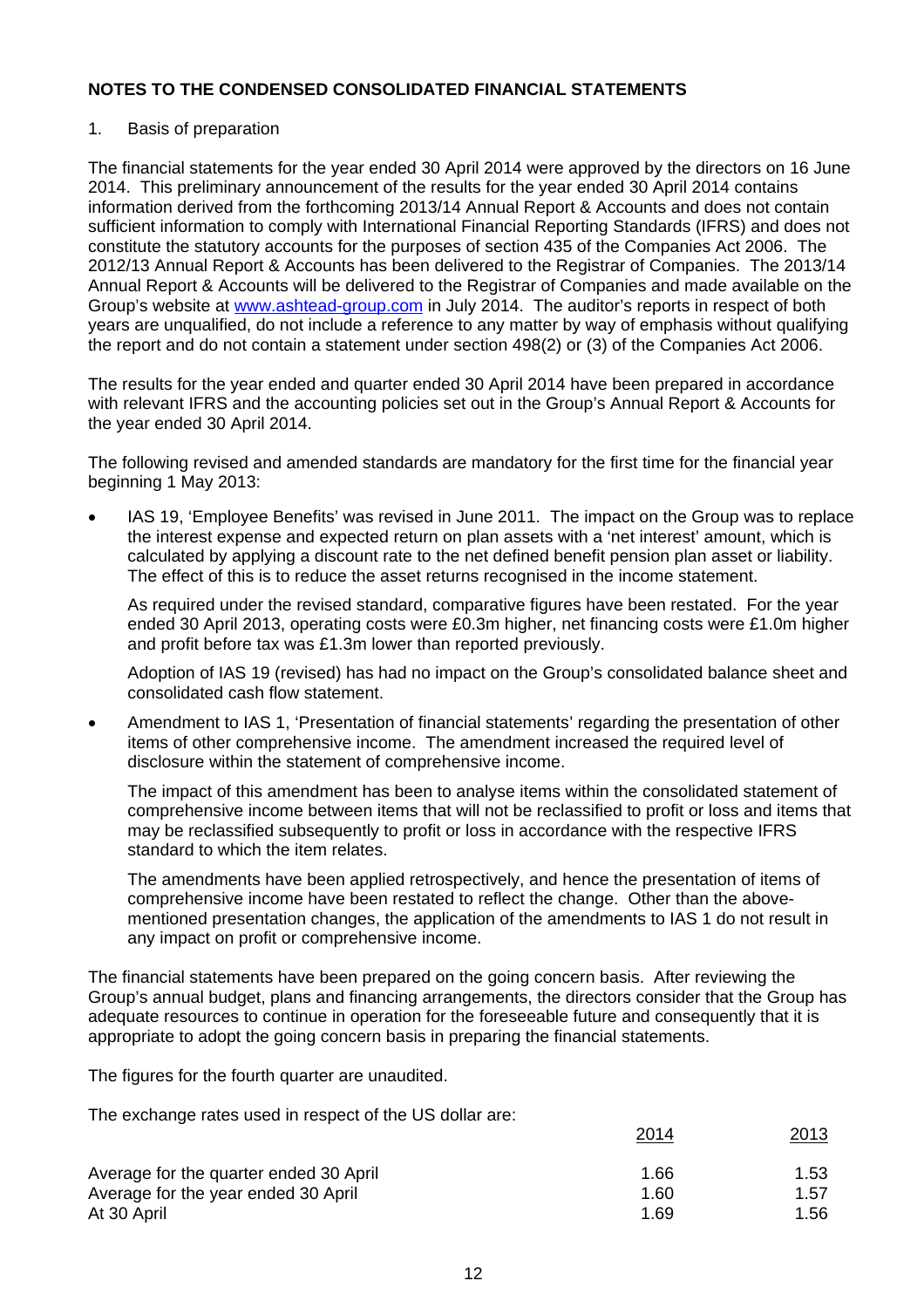# 2. Segmental analysis

|                                         |         | Operating     |              |              |
|-----------------------------------------|---------|---------------|--------------|--------------|
|                                         |         | profit before |              |              |
|                                         |         | exceptional   | Exceptional  |              |
|                                         |         | items and     | items and    | Operating    |
|                                         | Revenue | amortisation  | amortisation | profit       |
|                                         | £m      | £m            | £m           | £m           |
| Three months to 30 April<br><u>2014</u> |         |               |              |              |
| Sunbelt                                 | 318.0   | 81.7          | (1.6)        | 80.1         |
| A-Plant                                 | 66.9    | 3.8           | 3.0          | 6.8          |
| Corporate costs                         |         | (2.9)         |              | <u>(2.9)</u> |
|                                         | 384.9   | 82.6          | 1.4          | 84.0         |
| $2013$ (restated)                       |         |               |              |              |
| Sunbelt                                 | 294.9   | 62.4          | (1.4)        | 61.0         |
| A-Plant                                 | 52.7    | 3.0           | (0.5)        | 2.5          |
| Corporate costs                         |         | (2.8)         |              | (2.8)        |
|                                         | 347.6   | 62.6          | (1.9)        | 60.7         |
| Year to 30 April                        |         |               |              |              |
| 2014                                    |         |               |              |              |
| Sunbelt                                 | 1,366.2 | 394.0         | (5.7)        | 388.3        |
| A-Plant                                 | 268.5   | 25.2          | 0.1          | 25.3         |
| Corporate costs                         |         | (10.0)        |              | (10.0)       |
|                                         | 1,634.7 | 409.2         | (5.6)        | 403.6        |
| $2013$ (restated)                       |         |               |              |              |
| Sunbelt                                 | 1,155.8 | 287.4         | (3.9)        | 283.5        |
| A-Plant                                 | 206.1   | 11.9          | (1.9)        | 10.0         |
| Corporate costs                         |         | (9.3)         |              | (9.3)        |
|                                         | 1,361.9 | 290.0         | (5.8)        | 284.2        |

|                  | Segment assets | <u>Cash</u>  | <b>Taxation assets</b> | Total assets |
|------------------|----------------|--------------|------------------------|--------------|
|                  | £m             | £m           | £m                     | £m           |
| At 30 April 2014 |                |              |                        |              |
| Sunbelt          | 2,252.7        |              |                        | 2,252.7      |
| A-Plant          | 406.7          |              |                        | 406.7        |
| Corporate items  | 0.3            | 2.8          | <u>9.9</u>             | <u>13.0</u>  |
|                  | 2,659.7        | 2.8          | 9.9                    | 2,672.4      |
| At 30 April 2013 |                |              |                        |              |
| Sunbelt          | 1,943.5        |              |                        | 1,943.5      |
| A-Plant          | 306.5          |              |                        | 306.5        |
| Corporate items  | 0.2            | 20.3         | <u>2.1</u>             | 22.6         |
|                  | <u>2,250.2</u> | <u> 20.3</u> | <u>2.1</u>             | 2,272.6      |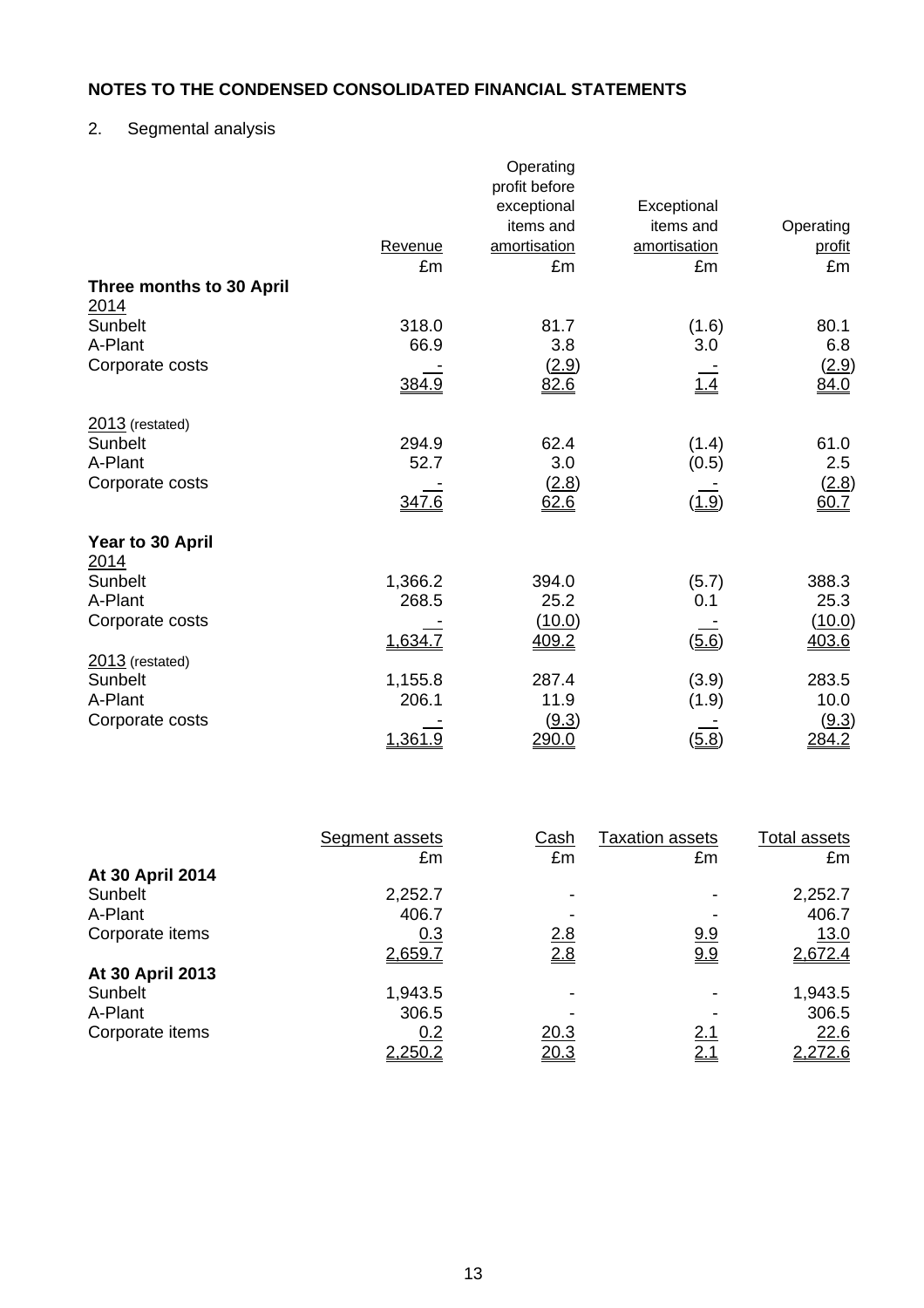3. Operating costs and other income

|                                              |                                                                 | 2014                                           |                    |                                     | 2013               |                     |
|----------------------------------------------|-----------------------------------------------------------------|------------------------------------------------|--------------------|-------------------------------------|--------------------|---------------------|
|                                              | Before<br>exceptional<br>items and<br><u>amortisation</u><br>£m | Exceptional<br>items and<br>amortisation<br>£m | <b>Total</b><br>£m | <b>Before</b><br>amortisation<br>£m | Amortisation<br>£m | Total<br>£m         |
|                                              |                                                                 |                                                |                    | (restated)                          |                    | (restated)          |
| Three months to 30 April<br>Staff costs:     |                                                                 |                                                |                    |                                     |                    |                     |
| <b>Salaries</b>                              | 89.6                                                            |                                                | 89.6               | 87.2                                |                    | 87.2                |
| Social security costs                        | 8.2                                                             |                                                | 8.2                | 7.7                                 |                    | 7.7                 |
| Other pension costs                          | 1.7                                                             |                                                | 1.7                | <u> 1.4</u>                         |                    | <u>1.4</u>          |
|                                              | 99.5                                                            |                                                | 99.5               | 96.3                                |                    | 96.3                |
| Used rental equipment sold                   | 12.5                                                            |                                                | 12.5               | <u>19.4</u>                         |                    | <u>19.4</u>         |
| Other operating costs:                       |                                                                 |                                                |                    |                                     |                    |                     |
| Vehicle costs                                | 25.5                                                            |                                                | 25.5               | 23.8                                |                    | 23.8                |
| Spares, consumables & external repairs       | 23.6                                                            |                                                | 23.6               | 19.8                                |                    | 19.8                |
| <b>Facility costs</b>                        | 12.9                                                            |                                                | 12.9               | 12.9                                |                    | 12.9                |
| Other external charges                       | 57.2<br>119.2                                                   | (4.2)<br>(4.2)                                 | 53.0<br>115.0      | 53.0                                |                    | 53.0<br>109.5       |
| Depreciation and amortisation:               |                                                                 |                                                |                    | <u>109.5</u>                        |                    |                     |
| Depreciation                                 | 71.1                                                            |                                                | 71.1               | 59.8                                |                    | 59.8                |
| Amortisation of intangibles                  |                                                                 | 2.8                                            | 2.8                |                                     |                    | <u> 1.9</u>         |
|                                              | 71.1                                                            | 2.8                                            | 73.9               | 59.8                                | $\frac{1.9}{1.9}$  | 61.7                |
|                                              | 302.3                                                           | (1.4)                                          | 300.9              | 285.0                               | 1.9                | 286.9               |
| Year to 30 April                             |                                                                 |                                                |                    |                                     |                    |                     |
| Staff costs:                                 |                                                                 |                                                |                    |                                     |                    |                     |
| <b>Salaries</b>                              | 380.4                                                           |                                                | 380.4              | 333.4                               |                    | 333.4               |
| Social security costs<br>Other pension costs | 29.7<br>7.2                                                     |                                                | 29.7<br>7.2        | 26.3                                |                    | 26.3                |
|                                              | 417.3                                                           |                                                | 417.3              | 6.1<br>365.8                        |                    | 6.1<br>365.8        |
|                                              |                                                                 |                                                |                    |                                     |                    |                     |
| Used rental equipment sold                   | <u>73.4</u>                                                     |                                                | 73.4               | 80.9                                |                    | 80.9                |
|                                              |                                                                 |                                                |                    |                                     |                    |                     |
| Other operating costs:<br>Vehicle costs      | 105.9                                                           |                                                | 105.9              | 92.8                                |                    | 92.8                |
| Spares, consumables & external repairs       | 83.4                                                            |                                                | 83.4               | 70.1                                |                    | 70.1                |
| <b>Facility costs</b>                        | 50.4                                                            |                                                | 50.4               | 47.3                                |                    | 47.3                |
| Other external charges                       | 219.2                                                           | (4.2)                                          | 215.0              | 186.0                               |                    | 186.0               |
|                                              | 458.9                                                           | (4.2)                                          | 454.7              | 396.2                               |                    | 396.2               |
| Depreciation and amortisation:               |                                                                 |                                                |                    |                                     |                    |                     |
| Depreciation<br>Amortisation of intangibles  | 275.9                                                           |                                                | 275.9              | 229.0                               |                    | 229.0               |
|                                              | 275.9                                                           | 9.8<br>9.8                                     | 9.8<br>285.7       | 229.0                               | 5.8<br>5.8         | <u>5.8</u><br>234.8 |
|                                              |                                                                 |                                                |                    |                                     |                    |                     |
|                                              | 1,225.5                                                         | 5.6                                            | 1,231.1            | 1,071.9                             | 5.8                | 1,077.7             |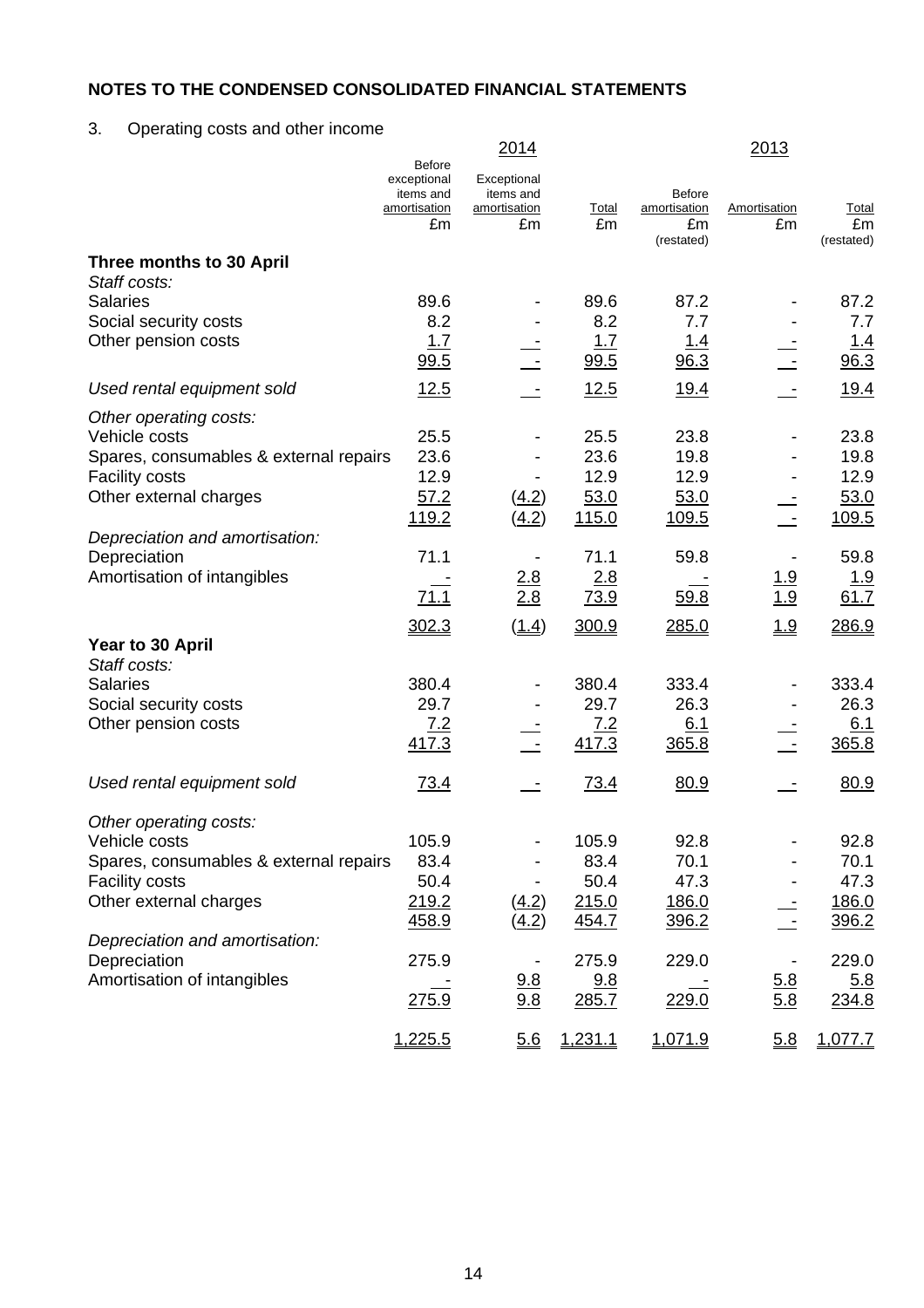# 4. Exceptional items, fair value remeasurements and amortisation

Exceptional items are those items of financial performance that are material and non-recurring in nature. Fair value remeasurements relate to embedded call options in the Group's old \$550m 9.0% senior secured notes. Amortisation relates to the periodic write-off of intangible assets. The Group believes these items should be disclosed separately within the consolidated income statement to assist in the understanding of the financial performance of the Group. Underlying revenue, profit and earnings per share are stated before exceptional items, fair value remeasurements and amortisation of intangibles.

|                                             | Three months to 30 April |              | Year to 30 April |               |  |
|---------------------------------------------|--------------------------|--------------|------------------|---------------|--|
|                                             | 2014                     | 2013         | 2014             | 2013          |  |
|                                             | £m                       | £m           | £m               | £m            |  |
| Release of deferred consideration provision | (4.2)                    |              | (4.2)            |               |  |
| Write-off of deferred financing costs       |                          |              |                  | 4.6           |  |
| Early redemption fee                        |                          |              |                  | 10.6          |  |
| Call period interest                        |                          |              |                  | 2.8           |  |
| Fair value remeasurements                   |                          |              |                  | 7.4           |  |
| Amortisation of intangibles                 | 2.8                      | <u> 1.9</u>  | <u>9.8</u>       | 5.8           |  |
|                                             | (1.4)                    | 1.9          | 5.6              | 31.2          |  |
| Taxation                                    | (1.0)                    | <u>(0.7)</u> | (3.3)            | <u>(11.9)</u> |  |
|                                             | <u>(2.4)</u>             | <u>1.2</u>   | <u>2.3</u>       | <u> 19.3</u>  |  |

The £4m release of deferred consideration relates to a provision for deferred consideration on the acquisition of Eve which was payable depending on increased earnings targets. £7m was provided in full on acquisition, based on an expectation that the targets would be achieved in full. The targets were achieved partially and the over-provision has been released.

The prior year write-off of deferred financing costs consists of the unamortised balance of the costs relating to the \$550m 9.0% senior secured notes redeemed in July 2012. In addition, an early redemption fee of £11m was paid to redeem the notes prior to their scheduled maturity. The call period interest represents the interest charge on the \$550m notes for the period from the issue of the new \$500m notes to the date the \$550m notes were redeemed. The prior year fair value remeasurements relate to the change in fair value of the embedded call options in the old \$550m 9.0% senior secured notes.

The items detailed in the table above are presented in the income statement as follows:

|                                               | Three months to 30 April |             | Year to 30 April |               |  |
|-----------------------------------------------|--------------------------|-------------|------------------|---------------|--|
|                                               | 2014                     | 2013        | 2014             | 2013          |  |
|                                               | £m                       | £m          | £m               | £m            |  |
| Other operating costs                         | (4.2)                    |             | (4.2)            |               |  |
| Amortisation of intangibles                   | 2.8                      | <u> 1.9</u> | 9.8              | <u>5.8</u>    |  |
| Charged in arriving at operating profit       | (1.4)                    | 1.9         | 5.6              | 5.8           |  |
| Interest expense                              |                          |             |                  | 25.4          |  |
| Charged in arriving at profit before taxation | (1.4)                    | 1.9         | 5.6              | 31.2          |  |
| <b>Taxation</b>                               | (1.0)                    | (0.7)       | (3.3)            | <u>(11.9)</u> |  |
|                                               | <u>(2.4)</u>             | <u>1.2</u>  | <u>2.3</u>       | <u>19.3</u>   |  |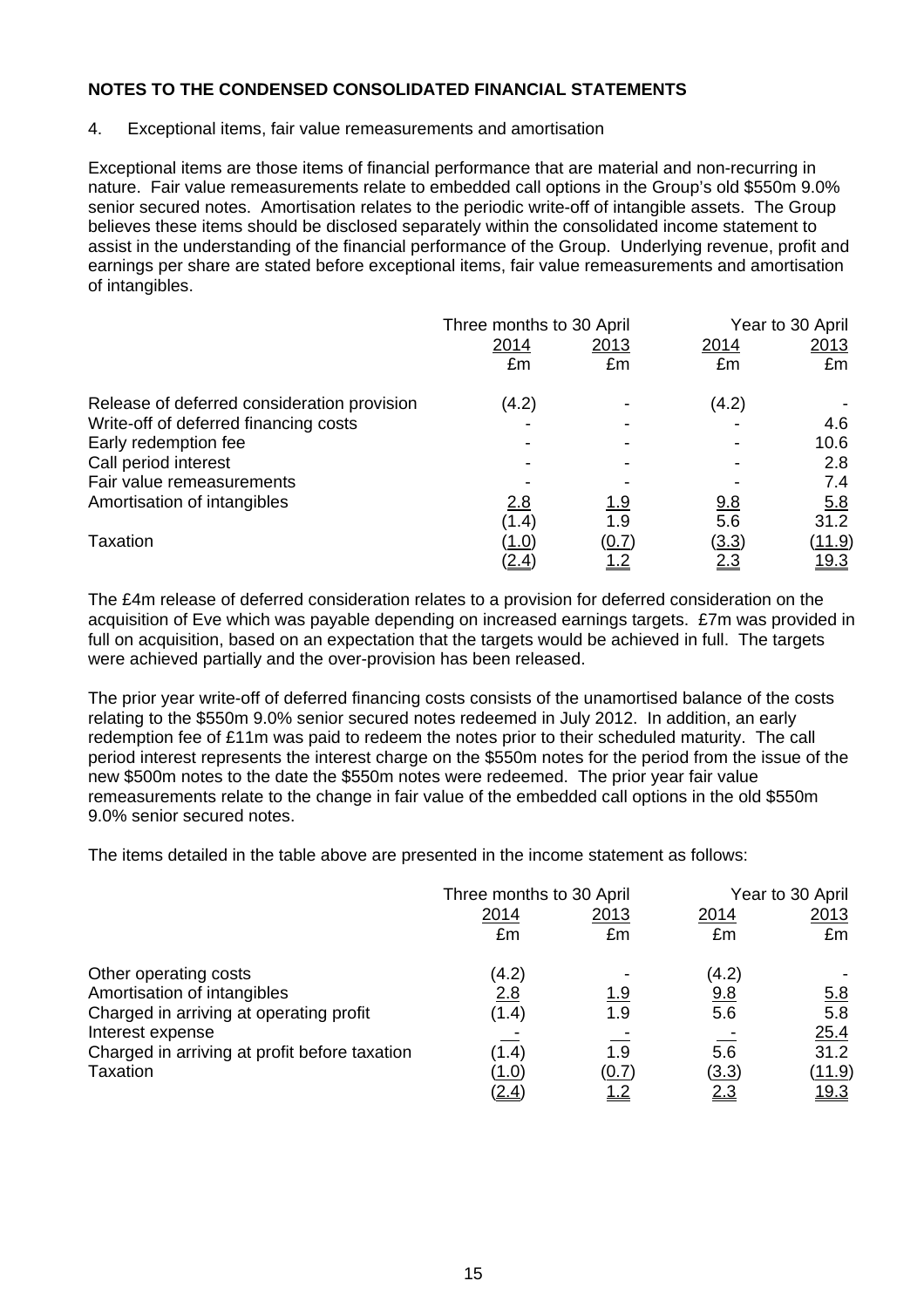### 5. Net financing costs

|                                                          | Three months to 30 April |            |            | Year to 30 April |
|----------------------------------------------------------|--------------------------|------------|------------|------------------|
|                                                          | 2014                     | 2013       | 2014       | 2013             |
|                                                          | £m                       | £m         | £m         | £m               |
|                                                          |                          | (restated) |            | (restated)       |
| Investment income:                                       |                          |            |            |                  |
| Net interest on the net defined benefit asset            |                          | (0.1)      |            | (0.2)            |
| Interest expense:                                        |                          |            |            |                  |
| Bank interest payable                                    | 3.8                      | 4.6        | 18.4       | 18.0             |
| Interest payable on second priority senior secured notes | 8.9                      | 5.3        | 26.3       | 22.8             |
| Interest payable on finance leases                       | 0.1                      |            | 0.2        | 0.2              |
| Other interest payable                                   |                          |            |            | 0.4              |
| Non-cash unwind of discount on provisions                | 0.1                      | 0.4        | 0.4        | 1.3              |
| Amortisation of deferred costs of debt raising           | 0.3                      | 0.5        | <u>1.8</u> | 2.1              |
| Total interest expense                                   | 13.2                     | 10.8       | 47.1       | 44.8             |
| Net financing costs before                               |                          |            |            |                  |
| exceptional items and remeasurements                     | 13.2                     | 10.7       | 47.1       | 44.6             |
| <b>Exceptional items</b>                                 |                          |            |            | 18.0             |
| Fair value remeasurements                                |                          |            |            | <u>7.4</u>       |
| Net financing costs                                      | <u> 13.2</u>             |            | 47.1       | 70.0             |
|                                                          |                          |            |            |                  |

#### 6. Taxation

The tax charge for the period has been computed using an estimated effective rate for the year of 39% in the US (2013: 39%) and 26% in the UK (2013: 24%). The blended effective rate for the Group as a whole is 36% (2013: 36%).

The tax charge of £128.6m (2013 restated: £88.3m) on the underlying pre-tax profit of £362.1m (2013 restated: £245.4m) can be explained as follows: Year to 30 April

|                                                             | Year to 30 April |             |  |
|-------------------------------------------------------------|------------------|-------------|--|
|                                                             | 2014             | <u>2013</u> |  |
|                                                             | £m               | £m          |  |
|                                                             |                  | (restated)  |  |
| Current tax                                                 |                  |             |  |
| - current tax on income for the period                      | 16.8             | 12.0        |  |
| - adjustments to prior year                                 | (7.7)            | (0.6)       |  |
|                                                             | 9.1              | 11.4        |  |
| Deferred tax                                                |                  |             |  |
| - origination and reversal of temporary differences         | 117.2            | 77.4        |  |
| - adjustments to prior year                                 | 4.6              | (0.5)       |  |
| - adjustments due to change in UK and US corporate tax rate | (2.3)            |             |  |
|                                                             | 119.5            | 76.9        |  |
| Tax on underlying activities                                | 128.6            | 88.3        |  |
|                                                             |                  |             |  |
| Comprising:                                                 |                  |             |  |
| - UK tax                                                    | 13.3             | 10.5        |  |
| - US tax                                                    | 115.3            | <u>77.8</u> |  |
|                                                             | <u> 128.6</u>    | 88.3        |  |
|                                                             |                  |             |  |

In addition, the tax credit of £3.3m (2013: £11.9m) on exceptional items (including amortisation of intangibles and fair value remeasurements) of £5.6m (2013: £31.2m) consists of a deferred tax credit of £1.1m relating to the UK (2013: £0.5m) and £2.2m (2013: £11.4m) relating to the US.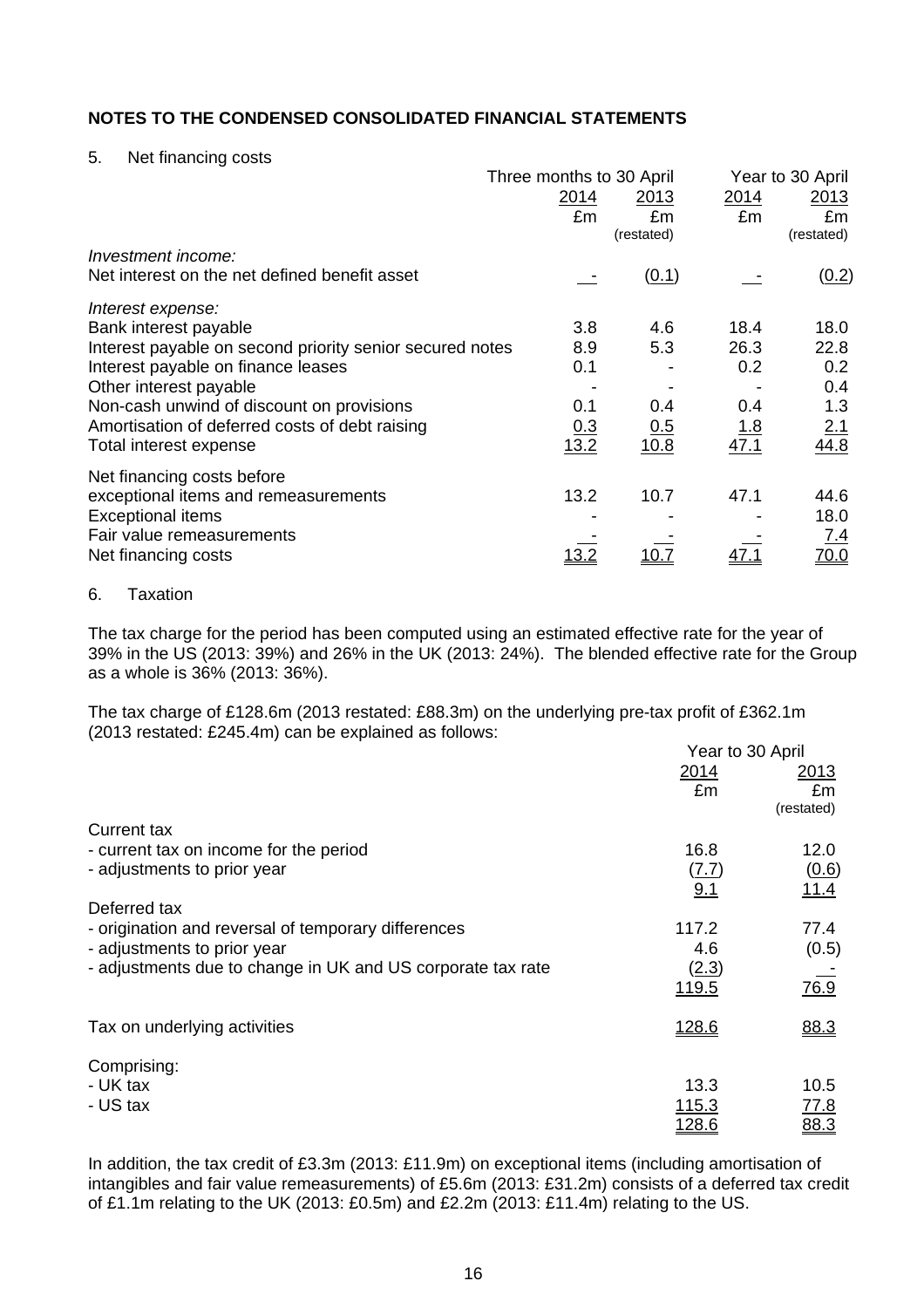# 7. Earnings per share

Basic and diluted earnings per share for the three and twelve months ended 30 April 2014 have been calculated based on the profit for the relevant period and the weighted average number of ordinary shares in issue during that period (excluding shares held by the Company and the ESOT over which dividends have been waived). Diluted earnings per share is computed using the result for the relevant period and the diluted number of shares (ignoring any potential issue of ordinary shares which would be anti-dilutive). These are calculated as follows:

|                                                               |                | Three months to<br>30 April |                | Year to<br>30 April           |
|---------------------------------------------------------------|----------------|-----------------------------|----------------|-------------------------------|
|                                                               | 2014           | 2013<br>(restated)          | 2014           | 2013<br>(restated)            |
| Profit for the financial period $(\text{Em})$                 | <u>51.7</u>    | 33.8                        | 231.2          | <u>137.8</u>                  |
| Weighted average number of shares (m)<br>- basic<br>- diluted | 501.2<br>505.1 | 500.6<br>507.3              | 501.1<br>504.8 | <u>500.1</u><br>507.6         |
| Basic earnings per share<br>Diluted earnings per share        | <u> 10.3p</u>  | 6.8p<br>6.6p                | 46.1p<br>45.8p | <u> 27.6p</u><br><u>27.1p</u> |

Underlying earnings per share (defined in any period as the earnings before exceptional items, fair value remeasurements and amortisation of intangibles for that period divided by the weighted average number of shares in issue in that period) may be reconciled to the basic earnings per share as follows:

|                                                                             | Three months to<br>30 April       |                       | Year to<br>30 April    |                        |
|-----------------------------------------------------------------------------|-----------------------------------|-----------------------|------------------------|------------------------|
|                                                                             | 2014                              | 2013<br>(restated)    | 2014                   | 2013<br>(restated)     |
| Basic earnings per share<br>Exceptional items, fair value remeasurements    | 10.3 <sub>p</sub>                 | 6.8p                  | 46.1p                  | 27.6p                  |
| and amortisation of intangibles<br>Tax on exceptional items, remeasurements | (0.3p)                            | 0.4 <sub>p</sub>      | 1.1 <sub>p</sub>       | 6.2p                   |
| and amortisation<br>Underlying earnings per share                           | <u>(0.2p)</u><br>9.8 <sub>D</sub> | (0.2p)<br><u>7.0p</u> | (0.6p)<br><u>46.6p</u> | (2.4p)<br><u>31.4p</u> |

# 8. Dividends

During the year, a final dividend in respect of the year ended 30 April 2013 of 6.0p (2012: 2.5p) per share and an interim dividend for the year ended 30 April 2014 of 2.25p (2013: 1.5p) per share were paid to shareholders costing £41.3m (2013: £20.0m).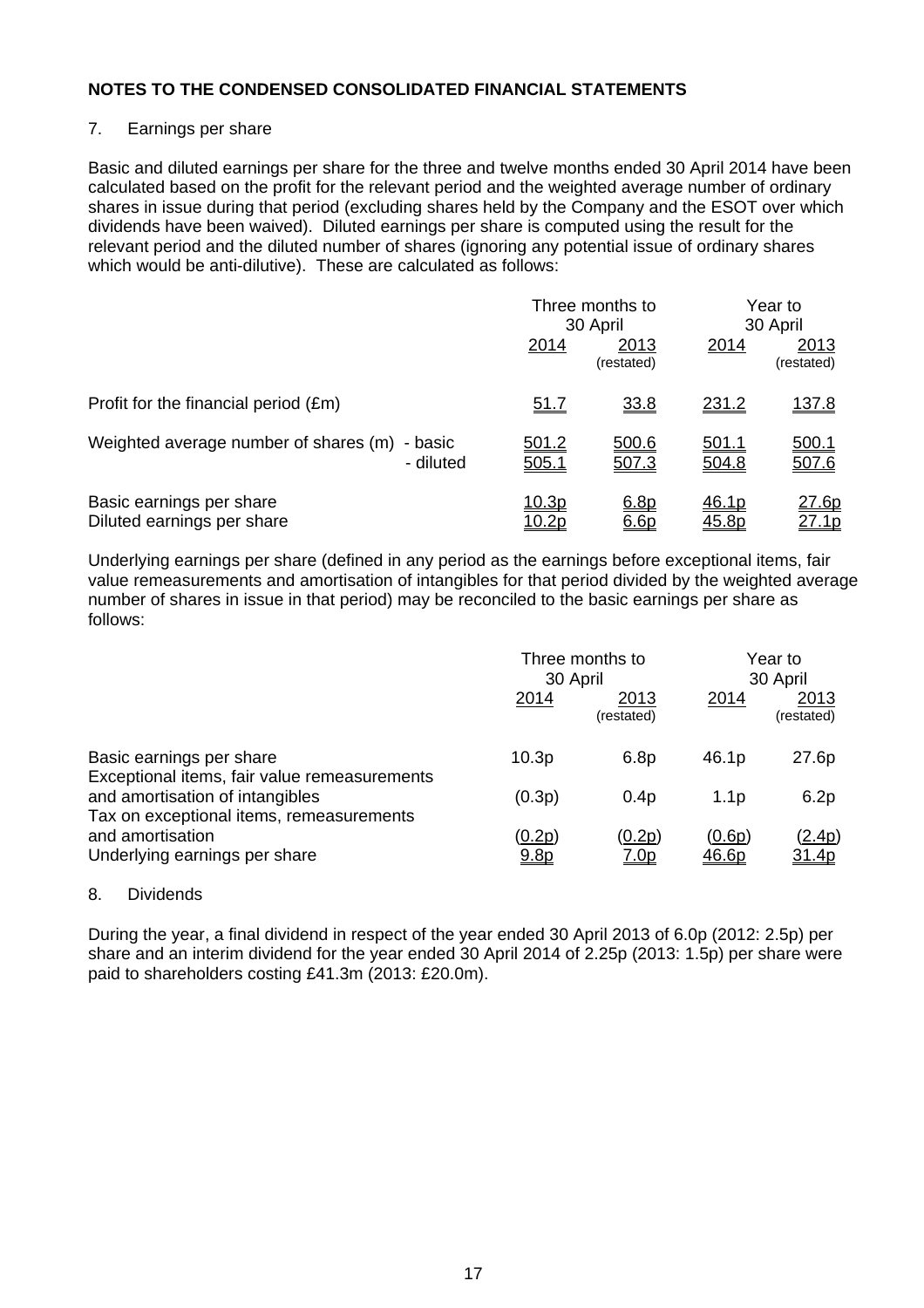# 9. Property, plant and equipment

|                              | 2014           | 2013           |                |                |
|------------------------------|----------------|----------------|----------------|----------------|
|                              | Rental         |                | Rental         |                |
|                              | equipment      | Total          | equipment      | <u>Total</u>   |
| Net book value               | £m             | £m             | £m             | £m             |
| At 1 May                     | 1,407.8        | 1,584.6        | 1,118.4        | 1,263.4        |
| Exchange difference          | (85.9)         | (95.2)         | 38.4           | 42.5           |
| <b>Reclassifications</b>     | (0.7)          |                | (1.2)          |                |
| <b>Additions</b>             | 657.0          | 740.6          | 521.0          | 580.4          |
| Acquisitions                 | 50.3           | 52.7           | 10.9           | 12.1           |
| <b>Disposals</b>             | (68.8)         | (77.7)         | (78.4)         | (84.8)         |
| Depreciation                 | <u>(243.4)</u> | <u>(275.9)</u> | <u>(201.3)</u> | <u>(229.0)</u> |
| At 30 April                  | <u>1,716.3</u> | <u>1,929.1</u> | <u>1,407.8</u> | 1,584.6        |
| Share capital<br>10.         |                |                |                |                |
| Ordinary shares of 10p each: |                |                |                |                |
|                              | 2014           | 2013           | 2014           | 2013           |
|                              | Number         | Number         | £m             | £m             |

Allotted, called up and fully paid  $\frac{553,325,554}{553,325,554}$  55.3

Authorised 000,000,000,000 900,000,000 900,000 90.0

At 30 April 2014, 50m (2013: 50m) shares were held by the Company and a further 2.1m (2013: 2.8m) shares were held by the Company's Employee Share Ownership Trust.

# 11. Notes to the cash flow statement

|                                                            | Year to 30 April |              |  |
|------------------------------------------------------------|------------------|--------------|--|
|                                                            | 2014             | 2013         |  |
|                                                            | £m               | £m           |  |
|                                                            |                  | (restated)   |  |
| Cash flow from operating activities<br>a)                  |                  |              |  |
| Operating profit before exceptional items and amortisation | 409.2            | 290.0        |  |
| Depreciation                                               | 275.9            | 229.0        |  |
| <b>EBITDA</b> before exceptional items                     | 685.1            | 519.0        |  |
| Profit on disposal of rental equipment                     | (17.9)           | (14.3)       |  |
| Profit on disposal of other property, plant and equipment  | (2.8)            | (1.5)        |  |
| Increase in inventories                                    | (2.7)            | (2.4)        |  |
| Increase in trade and other receivables                    | (46.3)           | (25.4)       |  |
| Increase in trade and other payables                       | 26.7             | 23.0         |  |
| Exchange differences                                       |                  | 0.2          |  |
| Other non-cash movements                                   | 3.4              | 2.7          |  |
| Cash generated from operations before exceptional items    |                  |              |  |
| and changes in rental equipment                            | 645.5            | <u>501.3</u> |  |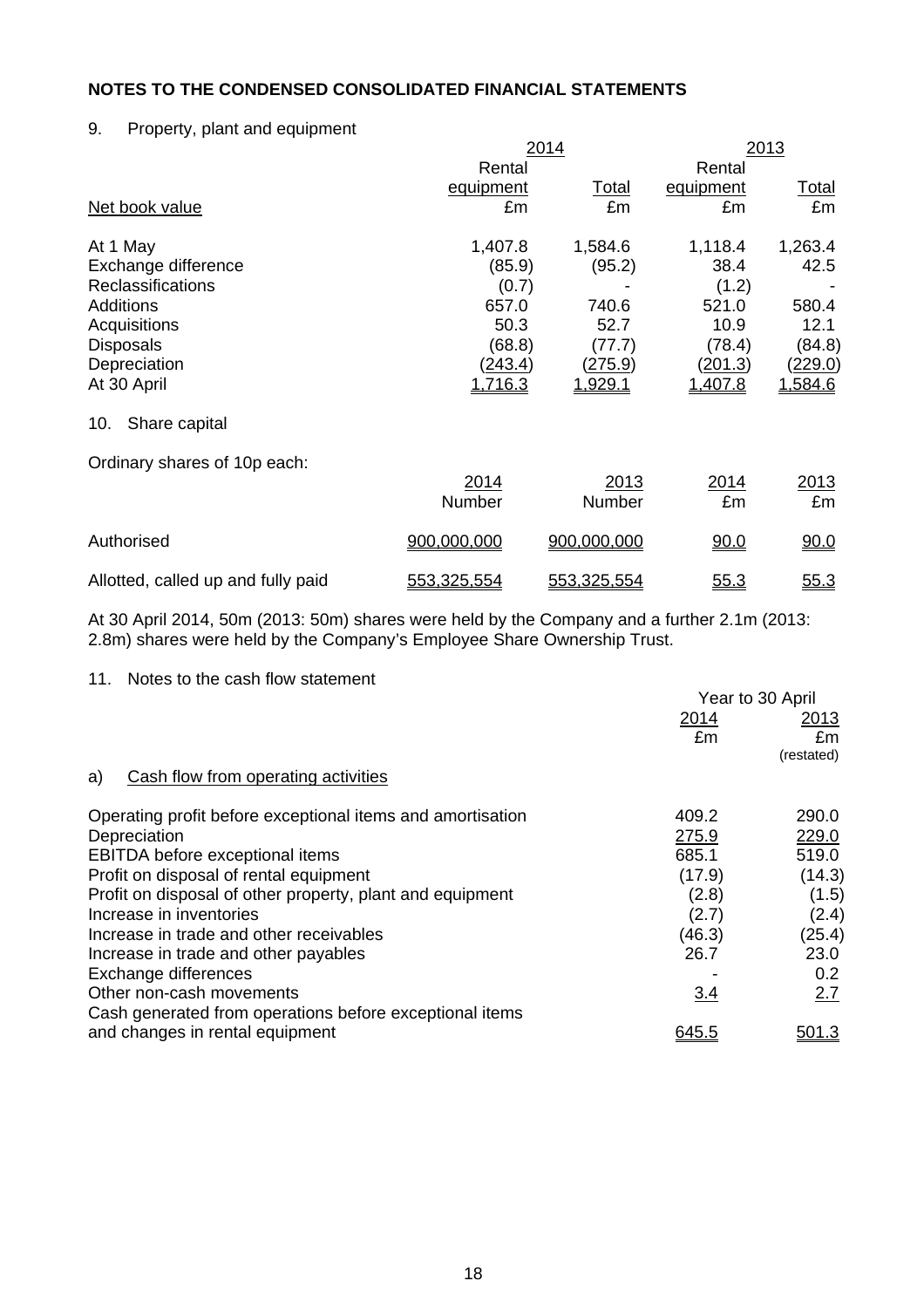11. Notes to the cash flow statement (continued)

# b) Analysis of net debt

Net debt consists of total borrowings less cash and cash equivalents. Borrowings exclude accrued interest. Foreign currency denominated balances are retranslated to pounds sterling at rates of exchange ruling at the balance sheet date.

|                          | 1 May<br>2013<br>£m | Exchange<br>movement<br>£m | Cash<br>flow<br>£m | Debt<br>acquired<br>£m | Non-cash<br>movements<br>£m | 30 April<br>2014<br>£m |
|--------------------------|---------------------|----------------------------|--------------------|------------------------|-----------------------------|------------------------|
| Cash                     | (20.3)              | 0.1                        | 17.4               |                        |                             | (2.8)                  |
| Debt due within one year | 2.2                 |                            | (1.3)              | 0.6                    | 0.7                         | 2.2                    |
| Debt due after one year  | 1,032.2             | (87.8)                     | 201.6              | 0.8                    | <u>2.4</u>                  | 1,149.2                |
| Total net debt           | .014.1              | <u>87.7 </u>               | 217.7              | <u>1.4</u>             | <u>3.1</u>                  | <u>.148.6</u>          |

Details of the Group's cash and debt are given in the Review of Fourth Quarter, Balance Sheet and Cash Flow accompanying these condensed consolidated financial statements.

# c) Acquisitions

|                         |              | Year to 30 April |
|-------------------------|--------------|------------------|
|                         | <u> 2014</u> | 2013             |
|                         | £m           | £m               |
| Cash consideration paid | 103.3        | 33.8             |

During the year, 12 acquisitions were made for a total cash consideration of £103m (2013: £34m), after taking account of net cash acquired of £2.4m. Further details are provided in note 12.

# 12. Acquisitions

During the year, the following acquisitions were completed:

- i) On 10 May 2013, A-Plant acquired the entire issued share capital of Accession Group Limited ('Accession'), including its principal trading subsidiary Eve Trakway Limited ('Eve'), for an initial consideration of £28m with deferred consideration of up to £7m payable over the next year depending on profitability. Accession is a specialist rental provider of temporary access solutions to the events and industrial sectors.
- ii) On 1 July 2013, A-Plant acquired the entire issued share capital of Plant and Site Services Holdings Limited, Plant and Site Services Limited, PSS Innovations Limited and P Moloney Plant & Site Services Ireland Limited (together 'PSS') for a cash consideration of £11m. PSS hires and sells specialist jointing equipment, tooling and consumables to utility companies and their contractors across the United Kingdom.
- iii) On 12 July 2013, Sunbelt acquired the business and assets of Worth Supply Co., Inc. ('Worth') for a cash consideration of £0.7m (\$1m). Worth is a general tool rental business.
- iv) On 1 August 2013, Sunbelt acquired the business and assets of M.A.C. Leasing, LLC ('MAC') for a cash consideration of £5m (\$8m). MAC specialises in the rental and service of heating equipment.
- v) On 20 September 2013, Sunbelt acquired the business and assets of Contractors' Equipment Company ('CEC') for a cash consideration of £17m (\$27m). CEC is a four location general tool rental business.
- vi) On 1 November 2013, Sunbelt acquired the business and assets of Coffing-Eastman, Inc., trading as Shamrock Equipment Rental ('Shamrock'), for a cash consideration of £15m (\$24m). Shamrock is a four location energy-related business, renting into the oil and gas industry.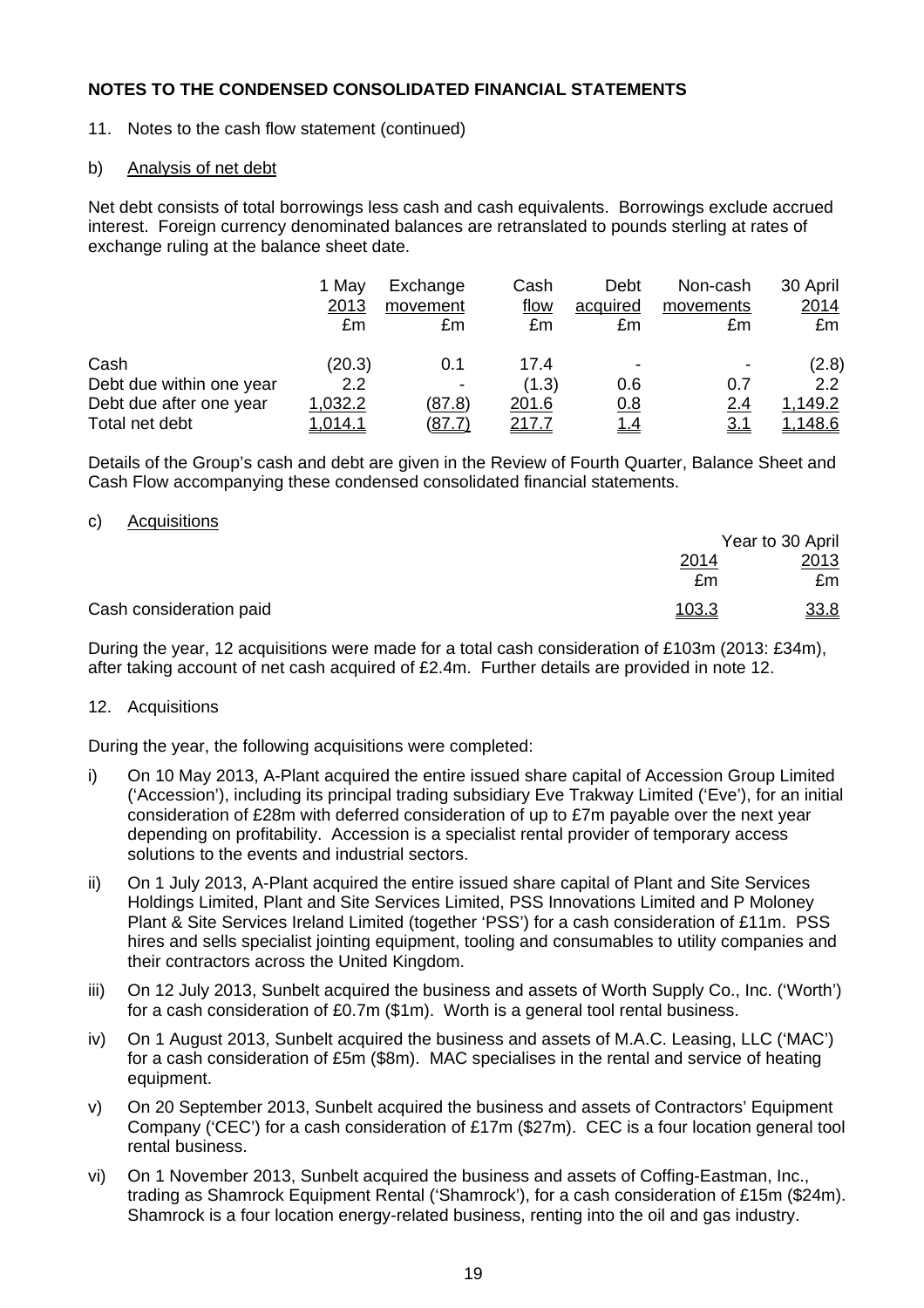- 12. Acquisitions (continued)
- vii) On 7 November 2013, Sunbelt acquired the business and assets of CG Power Rentals, Inc. ('CG Power') for a cash consideration of £3m (\$5m). CG Power is a two location equipment rental company renting into the oil and gas industry.
- viii) On 20 December 2013, A-Plant acquired the business and assets of Fairview Lifting Gear Services Limited and Fairview Design & Engineering Limited (together 'Fairview') for a cash consideration of £6m. Fairview specialises in the hire, sale and provision of lifting solutions.
- ix) On 3 February 2014, Sunbelt acquired the business and assets of Winchester Rentals, L.L.C. ('Winchester'), for an initial cash consideration of £3m (\$4m) with deferred consideration of up to £0.2m payable over the next two years, depending on revenues meeting or exceeding certain thresholds. Winchester is a single location equipment rental business.
- x) On 1 April 2014, Sunbelt acquired the entire issued share capital of ElecComm Power Services, Inc. ('EPS'), for an initial cash consideration of £8m (\$13m), with deferred consideration of up to £0.5m (\$0.8m) payable over the next year, depending on EBITDA meeting or exceeding certain thresholds. EPS specialises in the rental and service of temporary power products.
- xi) On 8 April 2014, Sunbelt acquired the business and assets of Clarkstown Equipment Co., Inc. ('Clarkstown') for a cash consideration of £0.6m (\$0.8m). Clarkstown is a single location general tool rental business.
- xii) On 14 April 2014, Sunbelt acquired the business and assets of On Site Energy Company, Inc. ('On Site') for a cash consideration of £8m (\$13m). On Site specialises in the rental of power and climate control equipment.

The following table sets out the book values of the identifiable assets and liabilities acquired and their fair value to the Group. The fair values have been determined provisionally at the balance sheet date.

|                                            | Acquirees' | Fair value          |
|--------------------------------------------|------------|---------------------|
|                                            | book value | to Group            |
|                                            | £m         | £m                  |
| <b>Net assets acquired</b>                 |            |                     |
| Trade and other receivables                | 12.9       | 12.2                |
| Inventory                                  | 0.7        | 0.6                 |
| Property, plant and equipment              |            |                     |
| - rental equipment                         | 46.7       | 50.3                |
| - other assets                             | 2.5        | 2.4                 |
| Creditors                                  | (7.3)      | (7.5)               |
| Debt                                       | (1.4)      | (1.4)               |
| <b>Current tax</b>                         | (0.5)      | (0.5)               |
| Deferred tax                               | (1.1)      | (4.0)               |
| Intangible assets (brand name, non-compete |            |                     |
| agreements and customer relationships)     |            |                     |
|                                            | 52.5       | $\frac{25.2}{77.3}$ |
| Consideration:                             |            |                     |
| - cash paid (net of cash acquired)         |            | 103.3               |
| - deferred consideration payable in cash   |            | <u>7.6</u>          |
|                                            |            | 110.9               |
|                                            |            |                     |
| Goodwill                                   |            | 33.6                |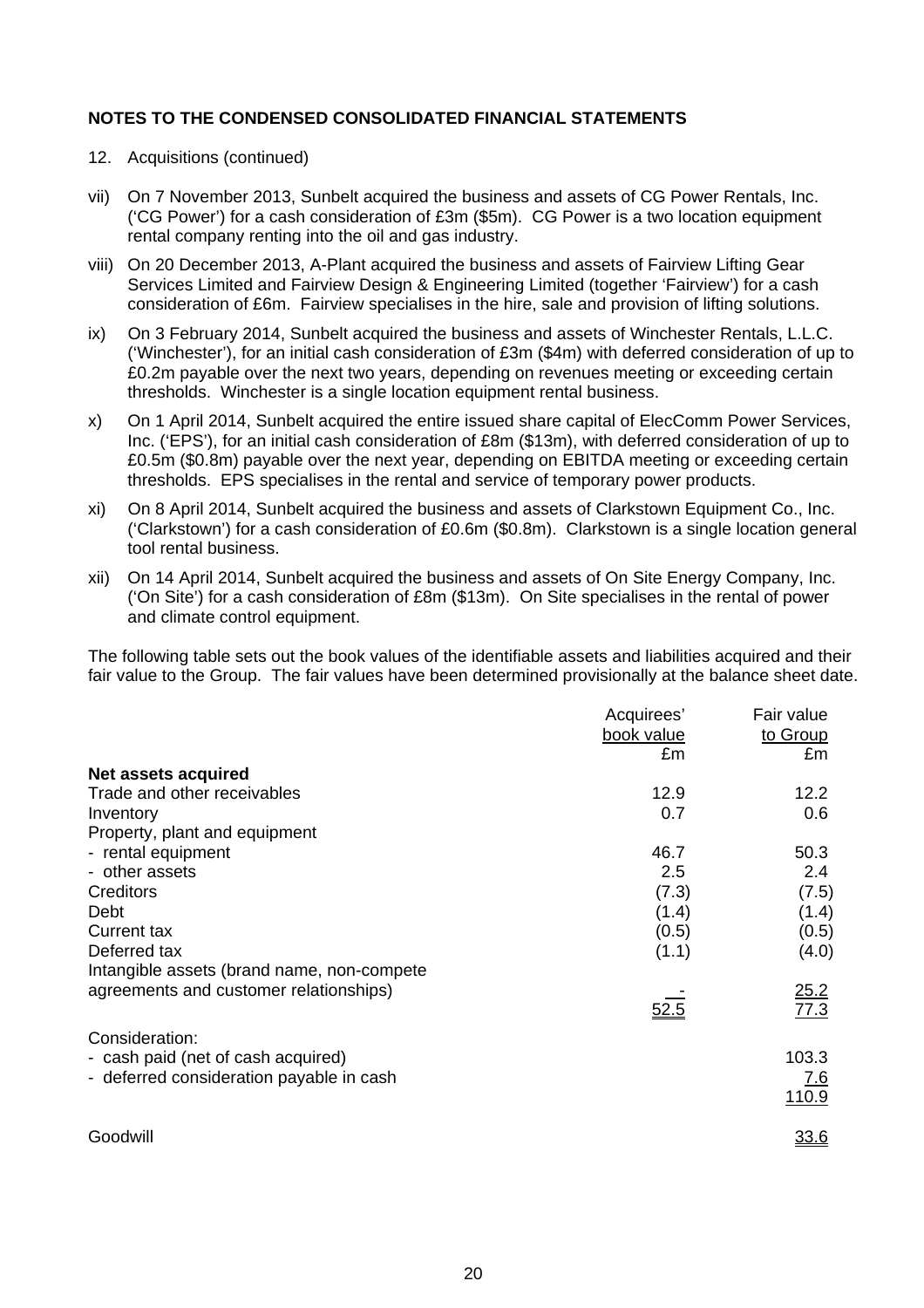# 12. Acquisitions (continued)

The goodwill arising can be attributed to the key management personnel and workforce of the acquired businesses and to the benefits the Group expects to derive from the acquisitions. £14m of the goodwill is expected to be deductible for income tax purposes.

Trade receivables at acquisition were £12m at fair value, net of £0.4m provision for debts which may not be collected.

Deferred consideration of up to £7m was payable contingent on Accession meeting or exceeding certain earnings thresholds over the year post acquisition. These targets were met partially and deferred consideration of £3m was paid in May 2014.

Accession's revenue and operating profit in the period from the date of acquisition to 30 April 2014 were £25m and £3m respectively.

Apart from Accession, the contribution to revenue and operating profit from all other current period acquisitions from the date of acquisition to 30 April 2014 was not material.

13. Contingent liabilities

The Group is subject to periodic legal claims in the ordinary course of its business, none of which is expected to have a significant impact on the Group's financial position.

14. Events after the balance sheet date

Since the balance sheet date, Sunbelt has completed four acquisitions, as follows:

- i) On 1 May 2014, Sunbelt acquired the entire issued share capital of Metrolift, Inc. ('Metrolift') for a cash consideration of £25m (\$42m). Metrolift is a Chicago-based general tool rental business.
- ii) On 19 May 2014, Sunbelt acquired the business and assets of Northeast Equipment and Supply LLC, trading as Superior Heating Solutions, ('Superior') for a cash consideration of £3m (\$4m). Superior is a single location heating rental business.
- iii) On 29 May 2014, Sunbelt acquired the business and assets of Nashville High Lift, LLC ('NHL') and Contractors Equipment, LLC ('CE') for an aggregate cash consideration of £5m (\$8m). NHL is a single location aerial work product rental business and CE is a two location general tool rental business.

The initial accounting for these acquisitions is incomplete. Had these acquisitions taken place on 1 May 2013 their contribution to revenue and operating profit would not have been material.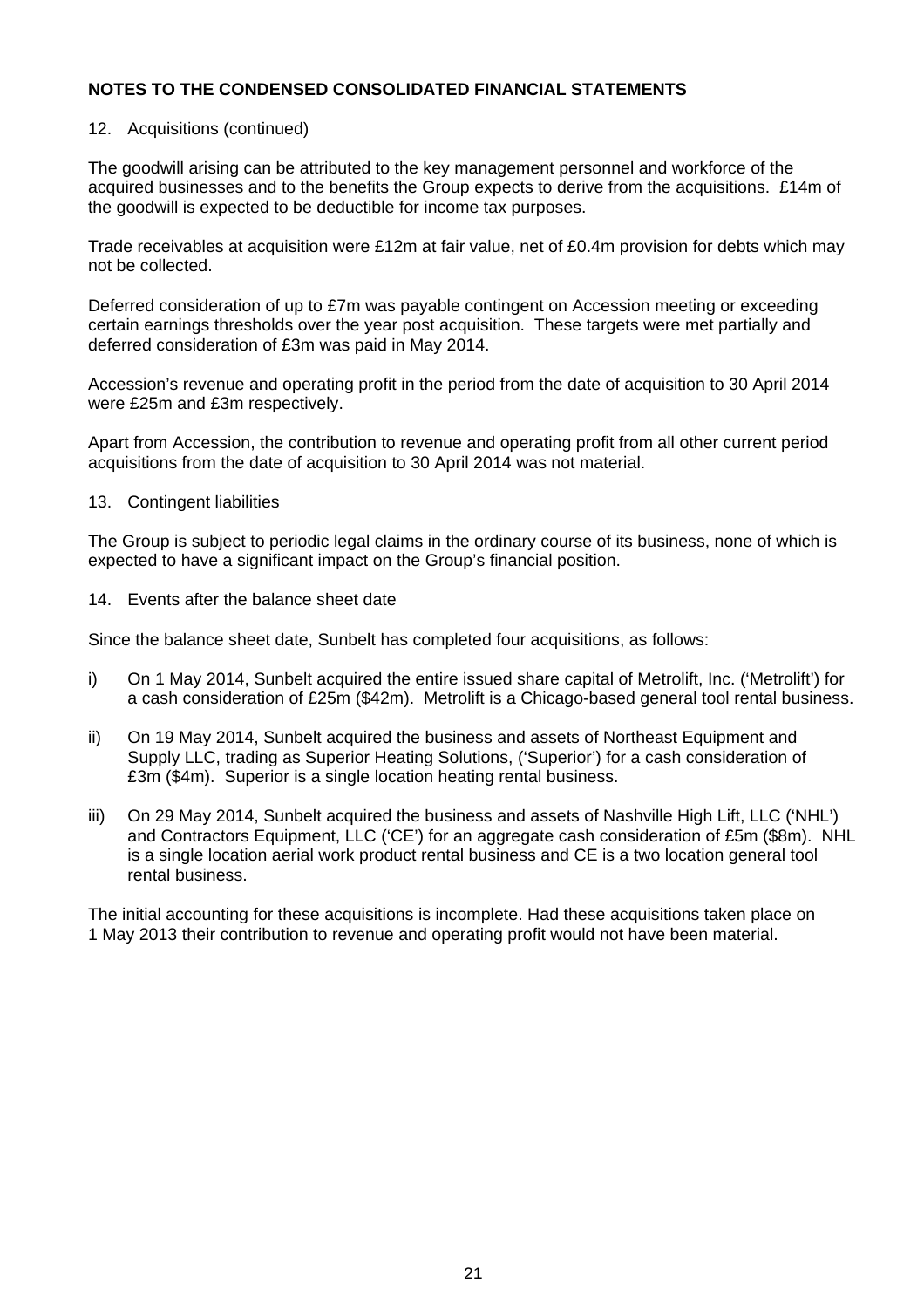# **REVIEW OF FOURTH QUARTER, BALANCE SHEET AND CASH FLOW**

# **Fourth quarter**

|                                                                                              |                        | Revenue                | <b>EBITDA</b>                   |                                 | Operating profit             |                              |
|----------------------------------------------------------------------------------------------|------------------------|------------------------|---------------------------------|---------------------------------|------------------------------|------------------------------|
|                                                                                              | 2014                   | 2013                   | 2014                            | 2013<br>(restated)              | 2014                         | 2013<br>(restated)           |
| Sunbelt in \$m                                                                               | 530.4                  | 451.9                  | 232.4                           | 169.9                           | <u>136.9</u>                 | 94.9                         |
| Sunbelt in £m<br>A-Plant<br>Group central costs                                              | 318.0<br>66.9<br>384.9 | 294.9<br>52.7<br>347.6 | 139.1<br>17.5<br>(2.9)<br>153.7 | 111.3<br>13.8<br>(2.7)<br>122.4 | 81.7<br>3.8<br>(2.9)<br>82.6 | 62.4<br>3.0<br>(2.8)<br>62.6 |
| Net financing costs<br>Profit before tax, exceptional                                        |                        |                        |                                 |                                 | (13.2)                       | (10.7)                       |
| items and amortisation<br><b>Exceptional items</b><br>Amortisation<br>Profit before taxation |                        |                        |                                 |                                 | 69.4<br>4.2<br>(2.8)<br>70.8 | 51.9<br>(1.9)<br>50.0        |
| <b>Margins</b><br>Sunbelt<br>A-Plant<br>Group                                                |                        |                        | 43.8%<br>26.2%<br>39.9%         | 37.6%<br>26.3%<br>35.2%         | 25.8%<br>5.7%<br>21.4%       | 21.0%<br>5.7%<br>18.0%       |

Fourth quarter results continued the trends of recent quarters with Sunbelt's rental revenue growing 23% to \$489m (2013: \$398m). This comprised an 18% increase in fleet on rent and a 4% higher yield. In the UK, A-Plant's fourth quarter rental revenue grew by 32% to £62m (2013: £47m) including 18% growth in average fleet on rent, and an 11% improvement in yield. Rental revenue growth excluding Eve was 23%, reflecting 8% more fleet on rent and 15% yield improvement. The main driver of the yield improvement was a change in revenue mix with a small benefit from an improved pricing environment. We expect the mix benefit to be significantly lower in the coming year as the mix change is reflected fully in the comparatives.

Total revenue growth for the Group of 19% at constant rates included used equipment sales revenue of £15m (2013: £24m).

Group pre-tax profit before amortisation of intangibles grew to £69m from £52m. This reflected the operating profit growth and net financing costs of £13m (2013 restated: £11m). After £3m of intangible amortisation and £4m of exceptional income, the statutory profit before tax was £71m (2013: £50m).

# **Balance sheet**

#### Fixed assets

Capital expenditure in the year totalled £741m (2013: £580m) with £657m invested in the rental fleet (2013: £521m). Expenditure on rental equipment was 89% of total capital expenditure with the balance relating to the delivery vehicle fleet, property improvements and IT equipment. Capital expenditure by division was:

|                                                                                                                                  | Replacement            | 2014<br>Growth                       | Total                                          | 2013<br><u>Total</u>                           |
|----------------------------------------------------------------------------------------------------------------------------------|------------------------|--------------------------------------|------------------------------------------------|------------------------------------------------|
| Sunbelt in \$m                                                                                                                   | 307.9                  | 655.5                                | 963.4                                          | <u>713.7</u>                                   |
| Sunbelt in £m<br>A-Plant<br>Total rental equipment<br>Delivery vehicles, property improvements & IT equipment<br>Total additions | 182.4<br>49.0<br>231.4 | 388.1<br><u>37.5</u><br><u>425.6</u> | 570.5<br>86.5<br>657.0<br>83.6<br><u>740.6</u> | 458.5<br>62.5<br>521.0<br><u>59.4</u><br>580.4 |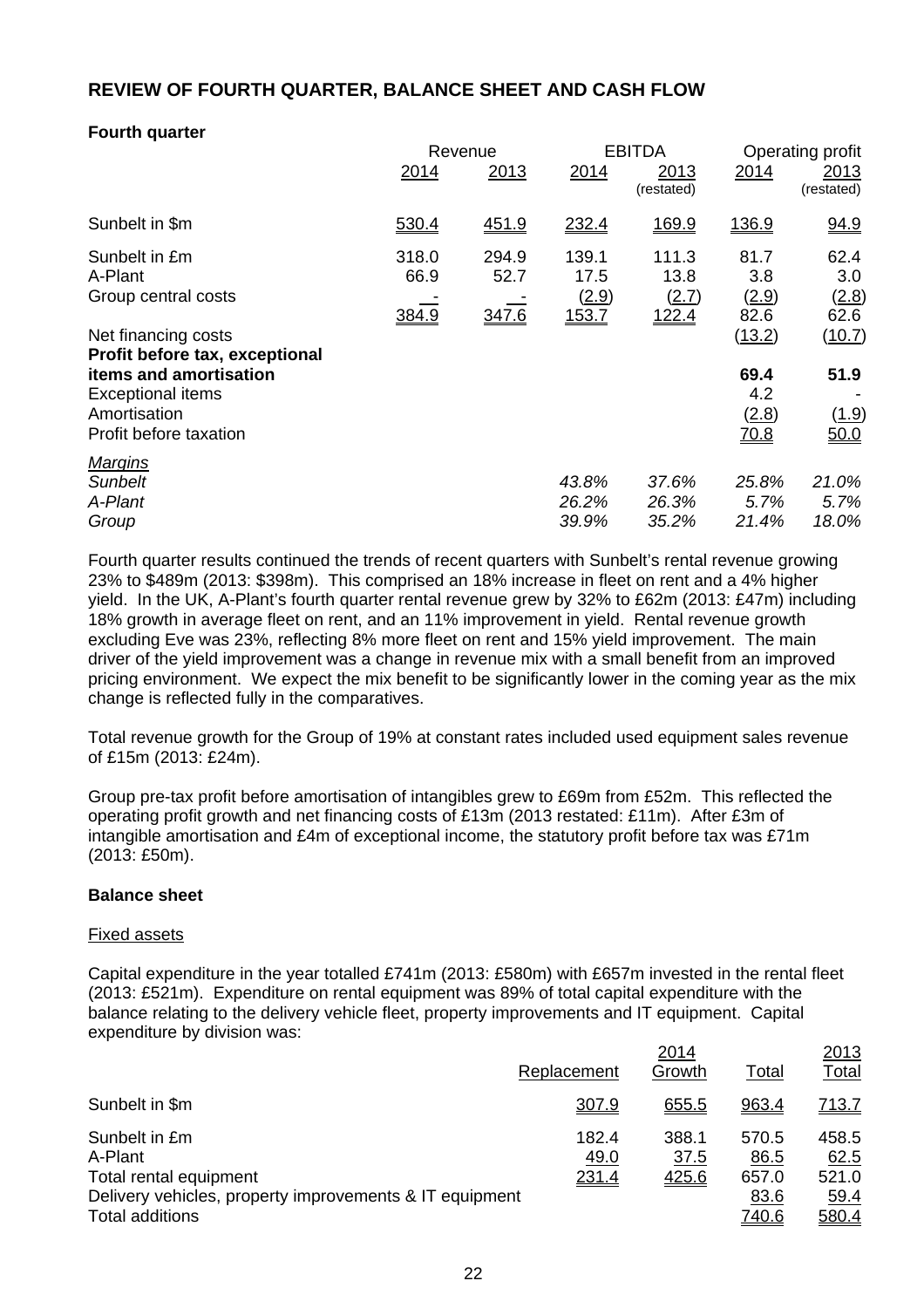US demand remained strong and, as a result, \$655m of rental equipment capital expenditure was spent on growth while \$308m was invested in replacement of existing fleet. The growth proportion is estimated on the basis of the assumption that replacement capital expenditure in any period is equal to the original cost of equipment sold.

The average age of the Group's serialised rental equipment, which constitutes the substantial majority of our fleet, at 30 April 2014 was 28 months (2013: 32 months) on a net book value basis. Sunbelt's fleet had an average age of 27 months (2013: 30 months) while A-Plant's fleet had an average age of 37 months (2013: 40 months).

|                          | 30 April 2014                | Rental fleet at original cost<br>30 April 2013 | LTM average                  | LTM rental<br>revenue        | LTM<br>dollar<br>utilisation | LTM<br>physical<br>utilisation |
|--------------------------|------------------------------|------------------------------------------------|------------------------------|------------------------------|------------------------------|--------------------------------|
| Sunbelt in \$m           | 3,596                        | 2,868                                          | 3,255                        | <u>1,973</u>                 | 61%                          | <u>71%</u>                     |
| Sunbelt in £m<br>A-Plant | 2,130<br>446<br><u>2,576</u> | 1,843<br>369<br><u>2,212</u>                   | 1,927<br><u>432</u><br>2,359 | 1,231<br>244<br><u>1,475</u> | 61%<br>56%                   | 71%<br><u>72%</u>              |

Dollar utilisation is defined as rental revenue divided by average fleet at original (or "first") cost and, measured over the last twelve months to 30 April 2014, rose to 61% at Sunbelt (2013: 60%) and 56% at A-Plant (2013: 49%). Physical utilisation is time based utilisation, which is calculated as the daily average of the original cost of equipment on rent as a percentage of the total value of equipment in the fleet at the measurement date. Measured over the last twelve months to 30 April 2014, average physical utilisation at Sunbelt remained constant at 71% and increased to 72% at A-Plant (2013: 69%). At Sunbelt, physical utilisation is measured for equipment with an original cost in excess of \$7,500 which comprised approximately 89% of its fleet at 30 April 2014.

# Trade receivables

Receivable days at 30 April were 47 days (2013: 44 days). The bad debt charge for the year ended 30 April 2014 as a percentage of total turnover was 0.6% (2013: 0.7%). Trade receivables at 30 April 2014 of £221m (2013: £185m) are stated net of allowances for bad debts and credit notes of £16m (2013: £16m) with the allowance representing 6.8% (2013: 7.8%) of gross receivables.

#### Trade and other payables

Group payable days were 63 days in 2014 (2013: 67 days) with capital expenditure related payables, which have longer payment terms, totalling £152m (2013: £130m). Payment periods for purchases other than rental equipment vary between seven and 60 days and for rental equipment between 30 and 120 days.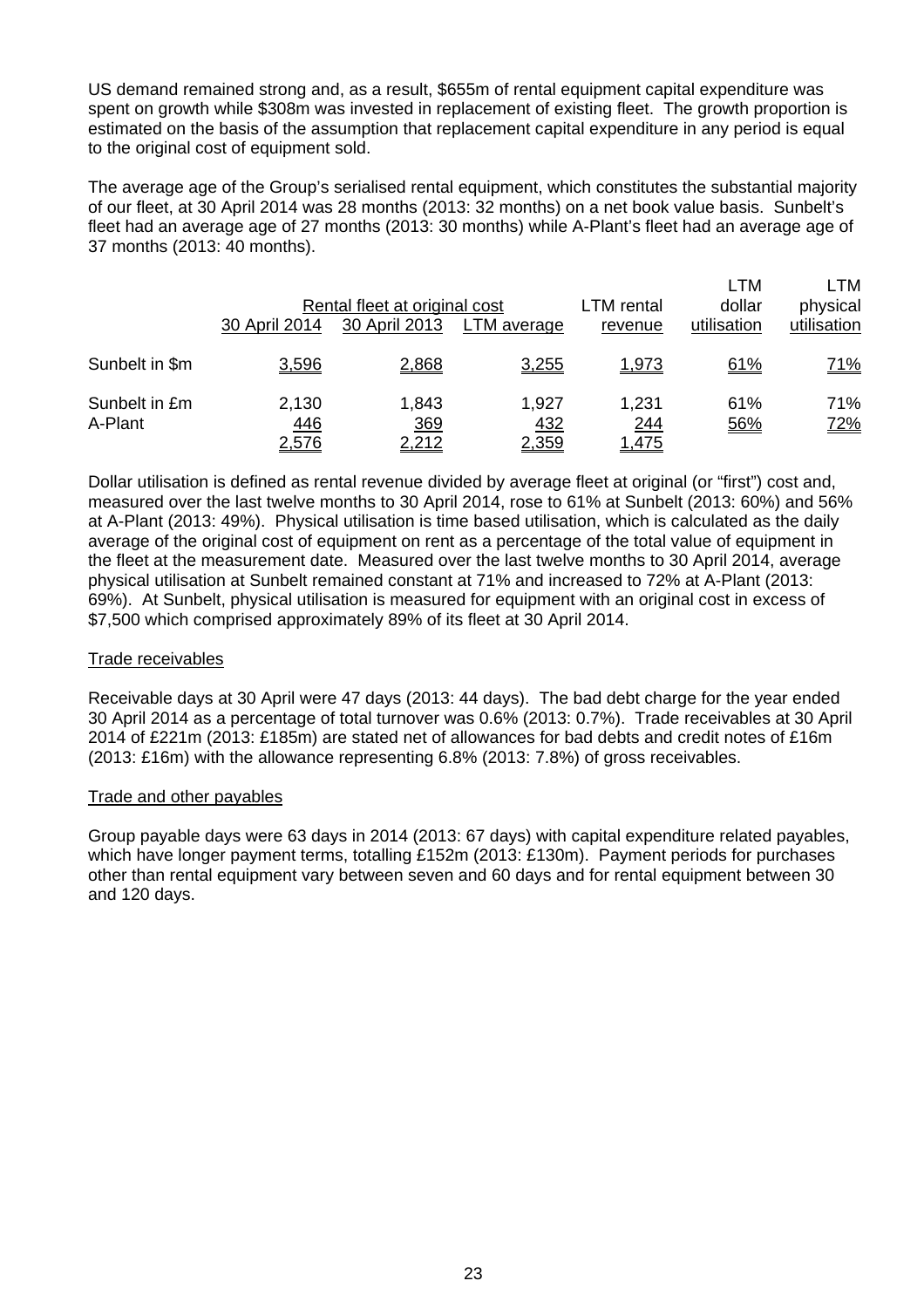|                                                       | Year to 30 April |                |
|-------------------------------------------------------|------------------|----------------|
|                                                       | 2014             | <u> 2013</u>   |
|                                                       | £m               | £m             |
|                                                       |                  | (restated)     |
| <b>EBITDA before exceptional items</b>                | 685.1            | 519.0          |
| Cash inflow from operations before exceptional        |                  |                |
| items and changes in rental equipment                 | 645.5            | 501.3          |
| Cash conversion ratio*                                | 94.2%            | 96.6%          |
| Replacement rental capital expenditure                | (249.6)          | (270.6)        |
| Payments for non-rental capital expenditure           | (85.3)           | (58.3)         |
| Rental equipment disposal proceeds                    | 90.4             | 87.6           |
| Other property, plant and equipment disposal proceeds | 11.5             | 7.9            |
| Tax (net)                                             | (14.9)           | (6.8)          |
| Financing costs                                       | (40.5)           | (41.5)         |
| Cash inflow before growth capex and                   |                  |                |
| payment of exceptional costs                          | 357.1            | 219.6          |
| Growth rental capital expenditure                     | (405.6)          | (253.6)        |
| <b>Exceptional costs</b>                              | (2.2)            | (15.8)         |
| Total cash used in operations                         | (50.7)           | (49.8)         |
| <b>Business acquisitions</b>                          | (103.3)          | (33.8)         |
| <b>Total cash absorbed</b>                            | (154.0)          | (83.6)         |
| <b>Dividends</b>                                      | (41.3)           | (20.0)         |
| Purchase of own shares by the ESOT                    | (22.4)           | (10.2)         |
| Increase in net debt                                  | <u>(217.7)</u>   | <u>(113.8)</u> |

\* Cash inflow from operations before exceptional items and changes in rental equipment as a percentage of EBITDA before exceptional items.

Cash inflow from operations before payment of exceptional costs and the net investment in the rental fleet increased by 29% to £646m. Reflecting a higher level of working capital due to higher activity levels, the cash conversion ratio for the year was 94% (2013: 97%).

Total payments for capital expenditure (rental equipment and other PPE) during the year were £741m (2013: £583m). Disposal proceeds received totalled £102m, giving net payments for capital expenditure of £639m in the year (2013: £487m). Financing costs paid totalled £40m (2013: £42m) while tax payments were £15m (2013: £7m). Financing costs paid differ from the charge in the income statement due to the timing of interest payments in the year and non-cash interest charges.

Accordingly, in the year the Group generated £357m (2013: £220m) of net cash before discretionary investments made to enlarge the size and hence earning capacity of its rental fleet and on acquisitions. After growth investment, payment of exceptional costs (closed property costs and financing costs in the prior year) and acquisitions, there was a net cash outflow of £154m (2013: £84m).

#### Net debt

|                                                     | 2014           | 2013           |
|-----------------------------------------------------|----------------|----------------|
|                                                     | £m             | £m             |
| First priority senior secured bank debt             | 609.5          | 716.7          |
| Finance lease obligations                           | 4.6            | 2.9            |
| 6.5% second priority senior secured notes, due 2022 | 537.3          | 314.8          |
|                                                     | 1,151.4        | 1,034.4        |
| Cash and cash equivalents                           | (2.8)          | (20.3)         |
| Total net debt                                      | <u>1,148.6</u> | <u>1,014.1</u> |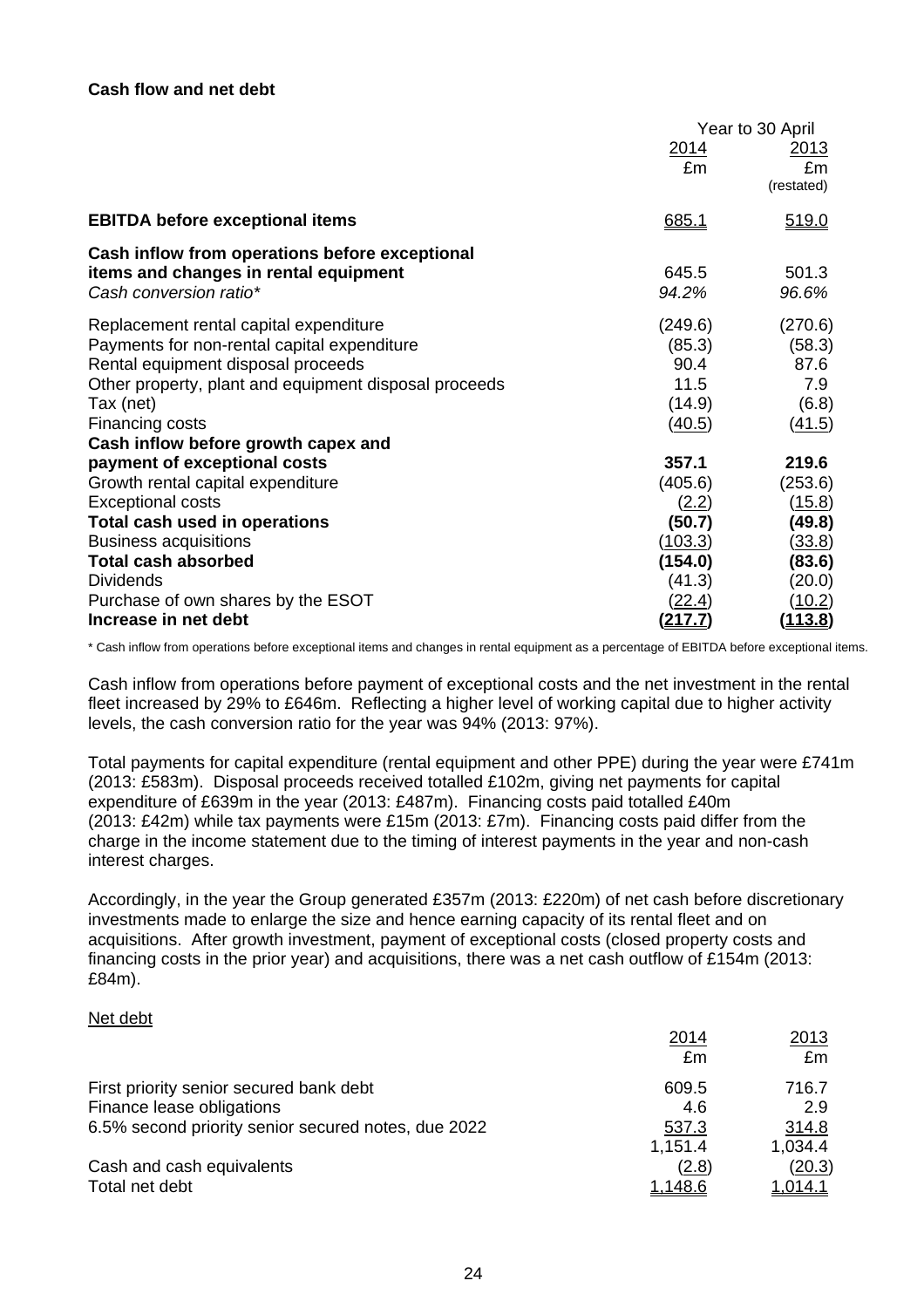Net debt at 30 April 2014 was £1,149m with the increase since 30 April 2013 reflecting principally the net cash outflow set out above, partially offset by £88m of currency translation benefit. The Group's EBITDA for the year ended 30 April 2014 was £685m and the ratio of net debt to EBITDA was therefore 1.8 times at 30 April 2014 (2013: 1.9 times) on a constant currency basis and 1.7 times (2013: 2.0 times) on a reported basis.

Under the terms of our asset-based senior bank facility, \$2.0bn is committed until August 2018, whilst the \$900m senior secured notes mature in July 2022. Our debt facilities therefore remain committed for the long term, with an average of six years remaining. The weighted average interest cost of these facilities (including non-cash amortisation of deferred debt raising costs) is approximately 5%. The terms of the \$900m senior secured notes are such that financial performance covenants are only measured at the time new debt is raised.

There are two financial performance covenants under the first priority senior bank facility:

- funded debt to LTM (last twelve months) EBITDA before exceptional items not to exceed 4.0 times; and
- a fixed charge ratio (comprising LTM EBITDA before exceptional items less LTM net capital expenditure paid in cash over the sum of scheduled debt repayments plus cash interest, cash tax payments and dividends paid in the last twelve months) which must be equal to or greater than 1.0 times.

These covenants do not apply when excess availability (the difference between the lower of the facility size and the borrowing base and facility utilisation) exceeds \$200m. At 30 April 2014, excess availability under the bank facility was \$916m (\$667m at 30 April 2013), with an additional \$770m of suppressed availability, meaning that covenants were not measured at 30 April 2014 and are unlikely to be measured in forthcoming quarters.

As a matter of good practice, we calculate the covenant ratios each quarter. At 30 April 2014, as a result of the significant investment in our rental fleet, the fixed charge ratio, as expected, did not meet the covenant requirement whilst the leverage ratio did so comfortably. The fact the fixed charge ratio is currently below 1.0 times does not cause concern given the strong availability and management's ability to flex capital expenditure downwards at short notice.

# **Financial risk management**

The Group's trading and financing activities expose it to various financial risks that, if left unmanaged, could adversely impact on current or future earnings. Although not necessarily mutually exclusive, these financial risks are categorised separately according to their different generic risk characteristics and include market risk (foreign currency risk and interest rate risk), credit risk and liquidity risk.

# Market risk

The Group's activities expose it primarily to interest rate and currency risk. Interest rate risk is monitored on a continuous basis and managed, where appropriate, through the use of interest rate swaps whereas the use of forward foreign exchange contracts to manage currency risk is considered on an individual non-trading transaction basis. The Group is not exposed to commodity price risk or equity price risk as defined in IFRS 7.

#### *Interest rate risk*

The Group has fixed and variable rate debt in issue with 47% of the drawn debt at a fixed rate as at 30 April 2014. The Group's accounting policy requires all borrowings to be held at amortised cost. As a result, the carrying value of fixed rate debt is unaffected by changes in credit conditions in the debt markets and there is therefore no exposure to fair value interest rate risk. The Group's debt that bears interest at a variable rate comprises all outstanding borrowings under the senior secured credit facility. The interest rates currently applicable to this variable rate debt are LIBOR as applicable to the currency borrowed (US dollars or pounds) plus 175bp.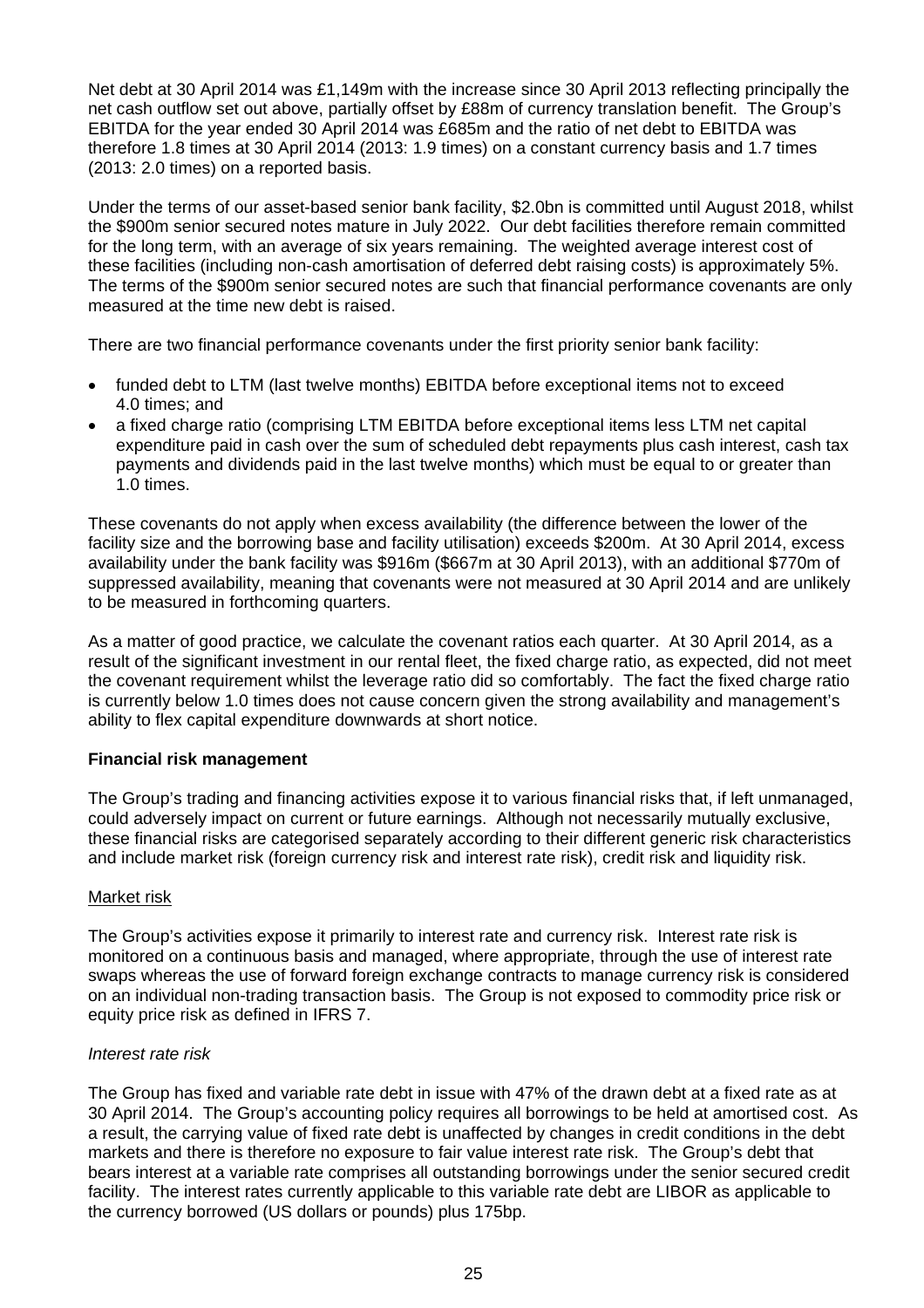The Group periodically utilises interest rate swap agreements to manage and mitigate its exposure to changes in interest rates. However, during the year ended and as at 30 April 2014, the Group had no such swap agreements outstanding. The Group may, at times, hold cash and cash equivalents, which earn interest at a variable rate.

# *Currency exchange risk*

Currency exchange risk is limited to translation risk as there are no transactions in the ordinary course of business that take place between foreign entities. The Group's reporting currency is the pound sterling. However, a majority of our assets, liabilities, revenue and costs is denominated in US dollars. The Group has arranged its financing such that, at 30 April 2014, 94% of its debt was denominated in US dollars so that there is a natural partial offset between its dollar-denominated net assets and earnings and its dollar-denominated debt and interest expense. At 30 April 2014, dollar denominated debt represented approximately 66% of the value of dollar-denominated net assets (other than debt). Based on the current currency mix of our profits and on dollar debt levels, interest and exchange rates at 30 April 2014, a 1% change in the US dollar exchange rate would impact pretax profit by £3m.

The Group's exposure to exchange rate movements on trading transactions is relatively limited. All Group companies invoice revenue in their respective local currency and generally incur expense and purchase assets in their local currency. Consequently, the Group does not routinely hedge either forecast foreign exchange exposures or the impact of exchange rate movements on the translation of overseas profits into sterling. Where the Group does hedge, it maintains appropriate hedging documentation. Foreign exchange risk on significant non-trading transactions (e.g. acquisitions) is considered on an individual basis.

### Credit risk

The Group's principal financial assets are cash and bank balances and trade and other receivables. The Group's credit risk is primarily attributable to its trade receivables. The amounts presented in the balance sheet are net of allowances for doubtful receivables. The credit risk on liquid funds and derivative financial instruments is limited because the counterparties are banks with high credit ratings assigned by international credit rating agencies.

The Group has a large number of unrelated customers, serving almost 500,000 during the financial year, and does not have any significant credit exposure to any particular customer. Each business segment manages its own exposure to credit risk according to the economic circumstances and characteristics of the markets they serve. The Group believes that management of credit risk on a devolved basis enables it to assess and manage credit risk more effectively. However, broad principles of credit risk management practice are observed across the Group, such as the use of credit reference agencies and the maintenance of credit control functions.

#### Liquidity risk

Liquidity risk is the risk that the Group could experience difficulties in meeting its commitments to creditors as financial liabilities fall due for payment.

The Group generates significant free cash flow (defined as cash flow from operations less replacement capital expenditure net of proceeds of asset disposals, interest paid and tax paid). This free cash flow is available to the Group to invest in growth capital expenditure, acquisitions and dividend payments or to reduce debt.

In addition to the strong free cash flow from normal trading activities, additional liquidity is available through the Group's ABL facility. At 30 April 2014, excess availability under the \$2.0bn facility was \$916m (£543m).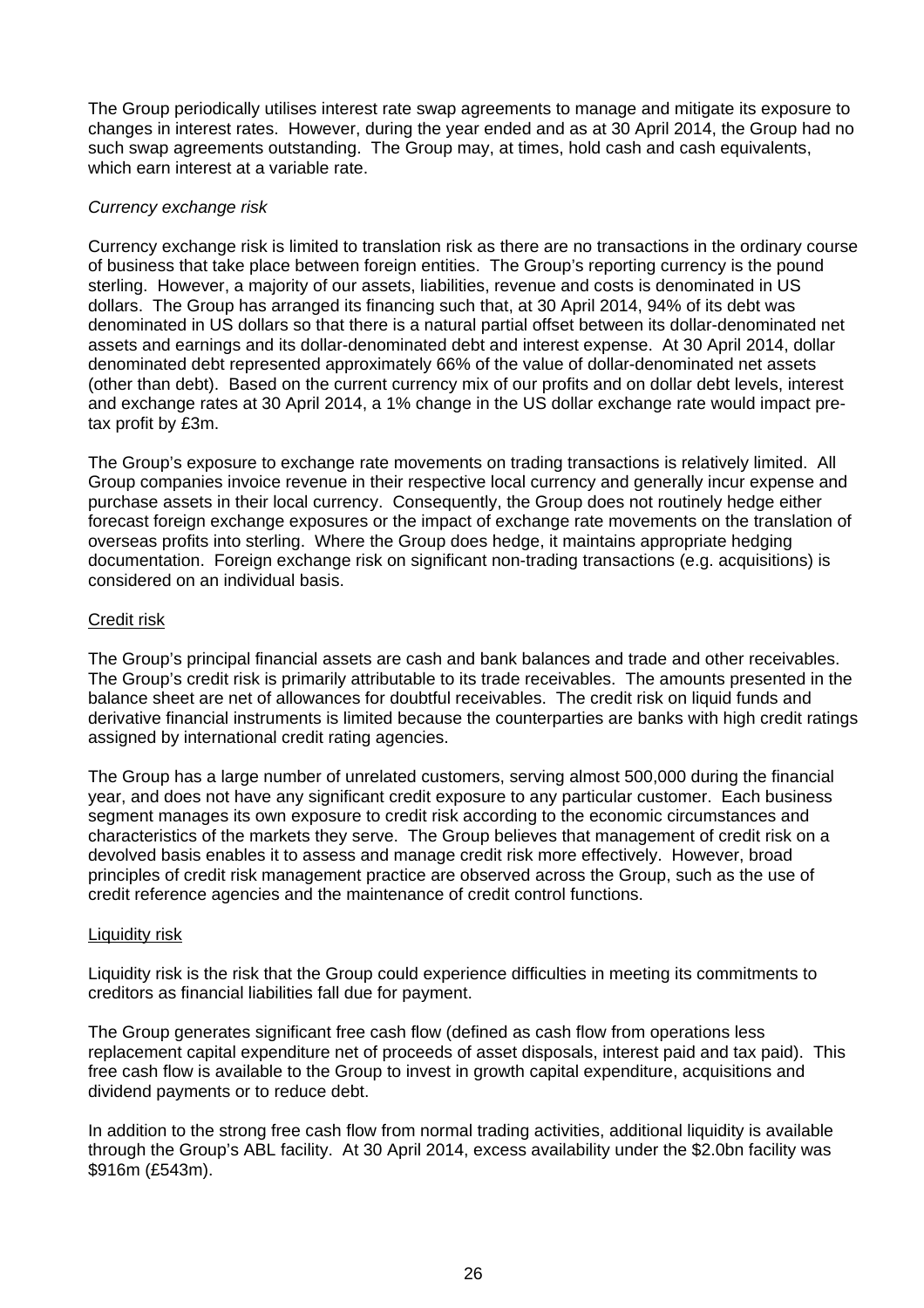# **Principal risks and uncertainties**

The Group faces a number of risks and uncertainties in its day-to-day operations and it is management's role to mitigate and manage these risks. The Board has established a formal risk management process which has identified the following principal risks and uncertainties which could affect employees, operations, revenue, profits, cash flows and assets of the Group.

# Economic conditions

# *Potential impact*

In the longer term, there is a link between demand for our services and levels of economic activity. The construction industry, from which we earn the majority of our revenue, is cyclical and typically lags the general economic cycle by between 12 and 24 months.

### *Mitigation*

- Prudent management through the different phases of the cycle.
- Flexibility in the business model.
- Capital structure and debt facilities arranged in recognition of the cyclical nature of our market and able to withstand market shocks.

### *Change*

Our performance is currently ahead of the economic cycle and we therefore expect to see further upside as the economic recovery becomes more sustained. However, our longer term planning is focussed on the next downturn to ensure we have the financial firepower at the bottom of the cycle to achieve the next 'step-change' in business performance.

### **Competition**

# *Potential impact*

The already competitive market could become even more competitive and we could suffer increased competition from large national competitors or small companies operating at a local level resulting in reduced market share and lower revenue.

# *Mitigation*

- Create commercial advantage by providing the highest level of service, consistently and at a price which offers value.
- Excel in the areas that provide barriers to entry to newcomers: industry-leading IT, experienced personnel and a broad network and equipment fleet.
- Regularly estimate and monitor our market share and track the performance of our competitors.

#### *Change*

Our competitive position continues to improve. We are growing faster than most of our larger competitors and the market, and continue to take market share from our smaller, less well financed competitors.

#### Financing

#### *Potential impact*

Debt facilities are only ever committed for a finite period of time and we need to plan to renew our facilities before they mature and guard against default. Our loan agreements also contain conditions (known as covenants) with which we must comply.

#### *Mitigation*

- Maintain conservative (below 2 times) net debt to EBITDA leverage which helps minimise our refinancing risk.
- Maintain long debt maturities.
- Use of asset-based senior facility means none of our debt contains quarterly financial covenants when availability under the facility exceeds \$200m.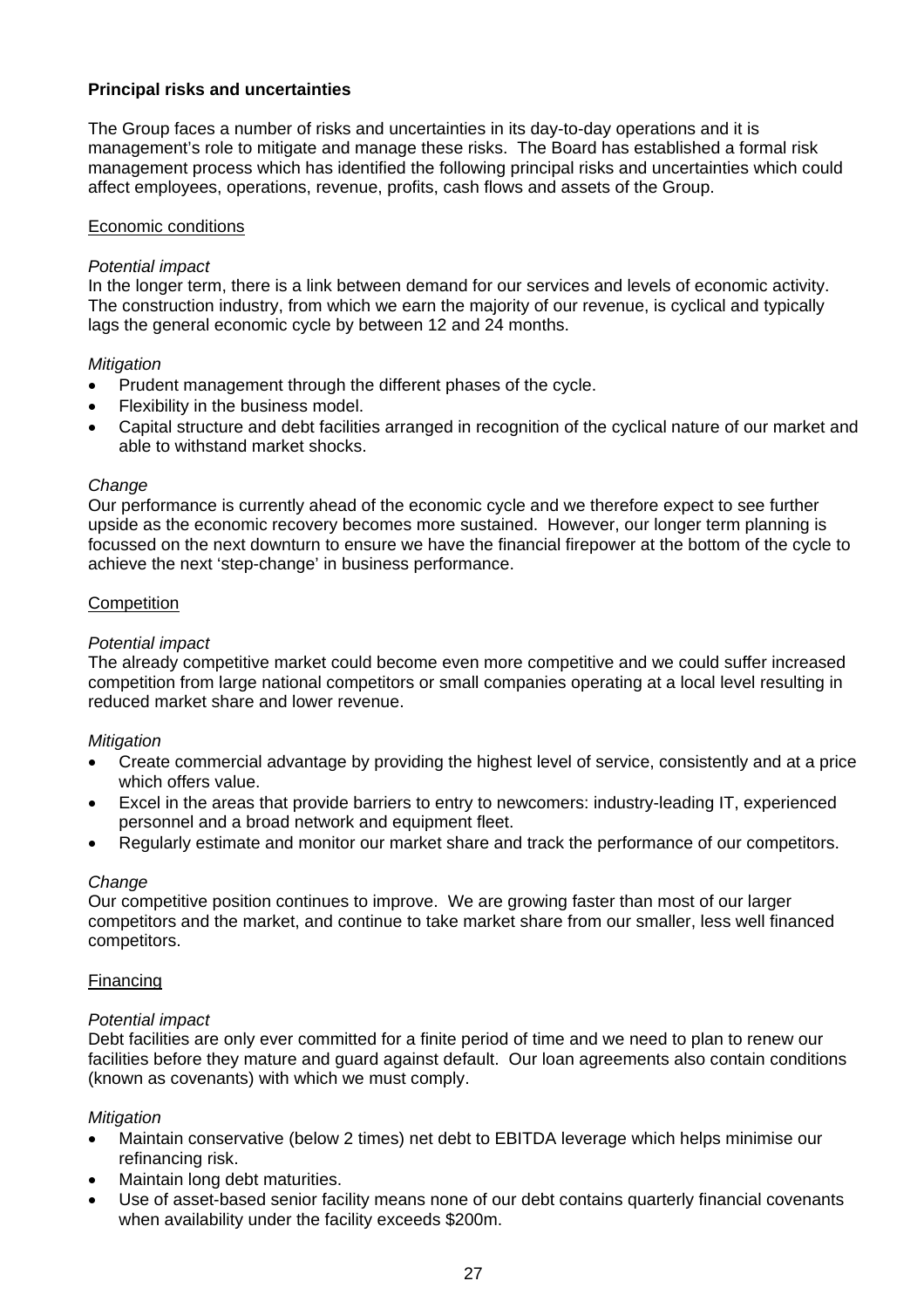# *Change*

We took the opportunity afforded by strong debt markets to increase our ABL facility to \$2bn, reduce the interest rate grid and extend its maturity to 2018. In addition, we accessed the long-term fixed rate debt markets and added \$400m to our 6.5% notes due 2022 at a yield to maturity of 5.6%. At 30 April 2014, our facilities were committed for an average of six years and availability under the ABL was \$916m.

# Business continuity

# *Potential impact*

We are heavily dependent on technology for the smooth running of our business given the large number of both units of equipment we rent and our customers. A serious uncured failure in our point of sale IT platforms would have an immediate impact, rendering us unable to record and track our high volume, low transaction value operations.

### *Mitigation*

- Robust and well-protected data centres with multiple data links to protect against the risk of failure.
- Detailed business recovery plans which are tested periodically.
- Separate near-live back-up data centres which are designed to be able to provide the necessary services in the event of a failure at the primary site.

### *Change*

Our business continuity plans were reviewed, updated and tested during the year.

# People

### *Potential impact*

Retaining and attracting good people is key to delivering superior performance and customer service.

Excessive staff turnover is likely to impact on our ability to maintain the appropriate quality of service to our customers and would ultimately impact our financial performance adversely.

#### *Mitigation*

- Provide well-structured and competitive reward and benefit packages that ensure our ability to attract and retain the employees we need.
- Ensure that our staff have the right working environment and equipment to enable them to do the best job possible and maximise their satisfaction at work.
- Invest in training and career development opportunities for our people to support them in their careers.

#### *Change*

Our compensation and incentive programmes have continued to evolve to reflect market conditions and the economic environment. Staff turnover remains relatively low, based on historical levels.

We continue to invest in training and career development with nearly 300 courses offered across both businesses.

#### Health and safety

#### *Potential impact*

We need to comply with laws and regulations governing occupational health and safety matters. Furthermore, accidents could happen which might result in injury to an individual, claims against the Group and damage to our reputation.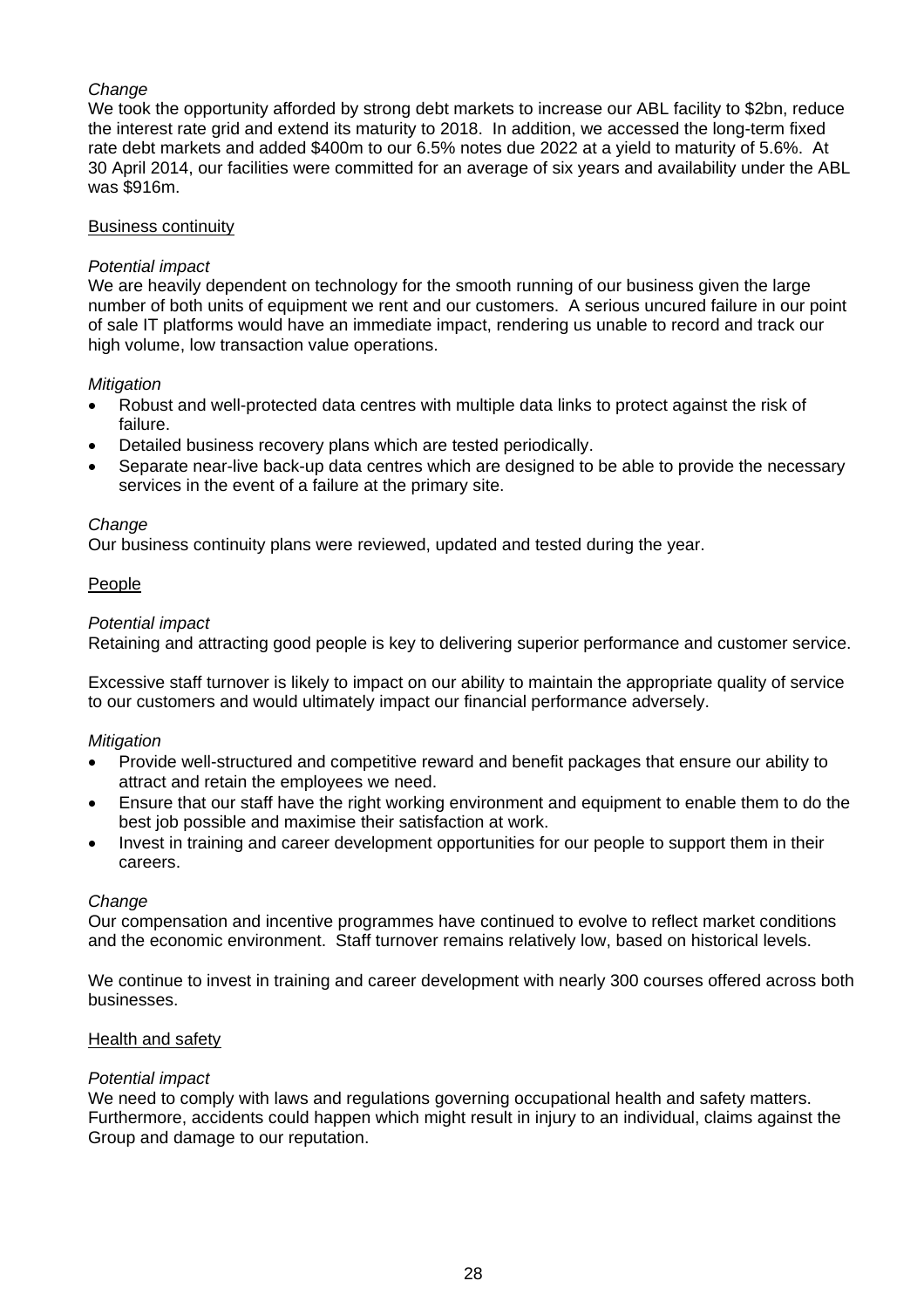# *Mitigation*

- Maintain appropriate health and safety policies and procedures regarding the need to comply with laws and regulations and to reasonably guard our employees against the risk of injury.
- Induction and training programmes reinforce health and safety policies.
- Programmes to support our customers exercising their responsibility to their own workforces when using our equipment.

#### *Change*

The overall incident rate continued to decline in Sunbelt and A-Plant, although we saw a higher incidence of strains and sprains in A-Plant. This resulted in a reduced RIDDOR (Reporting of Injuries, Diseases and Dangerous Occurrences Regulations) reportable rate of 0.45 (2013: 0.48) in Sunbelt but an increase to 0.52 in A-Plant (2013: 0.35).

#### Compliance with laws and regulations

### *Potential impact*

Failure to comply with the frequently changing regulatory environment could result in reputational damage or financial penalty.

### *Mitigation*

- Maintaining a legal function to oversee management of these risks and to achieve compliance with relevant legislation.
- Group-wide ethics policy and whistle-blowing arrangements.
- Evolving policies and practices to take account of changes in legal obligations.
- Training and induction programmes ensure our staff receive appropriate training and briefing on the relevant policies.

#### *Change*

We monitor regulatory and legislation changes to ensure our policies and practices reflect them and we comply with relevant legislation.

Our whistle-blowing arrangements are well established and the Company Secretary reported matters arising to the Audit Committee during the course of the year.

During the year over 1,100 people in Sunbelt and over 700 in A-Plant underwent induction training and additional training programmes were undertaken in safety.

#### **Environmental**

#### *Potential impact*

We need to comply with the numerous laws governing environmental protection matters. These laws regulate such issues as wastewater, stormwater, solid and hazardous wastes and materials, and air quality. Breaches potentially create hazards to our employees, damage to our reputation and expose the Group to, amongst other things, the cost of investigating and remediating contamination and also fines and penalties for non-compliance.

#### *Mitigation*

- Policies and procedures in place at all our stores regarding the need to adhere to local laws and regulations.
- Procurement policies reflect the need for the latest available emissions management and fuel efficiency tools in our fleet.
- Monitoring and reporting of carbon emissions.

# *Change*

We continue to seek to reduce the environmental impact of our business and invest in technology to reduce the environmental impact on our customers' businesses. In 2013/14 we reduced our carbon emission intensity ratio to 121 (2013: 129) in Sunbelt and 101 (2013: 112) in A-Plant.